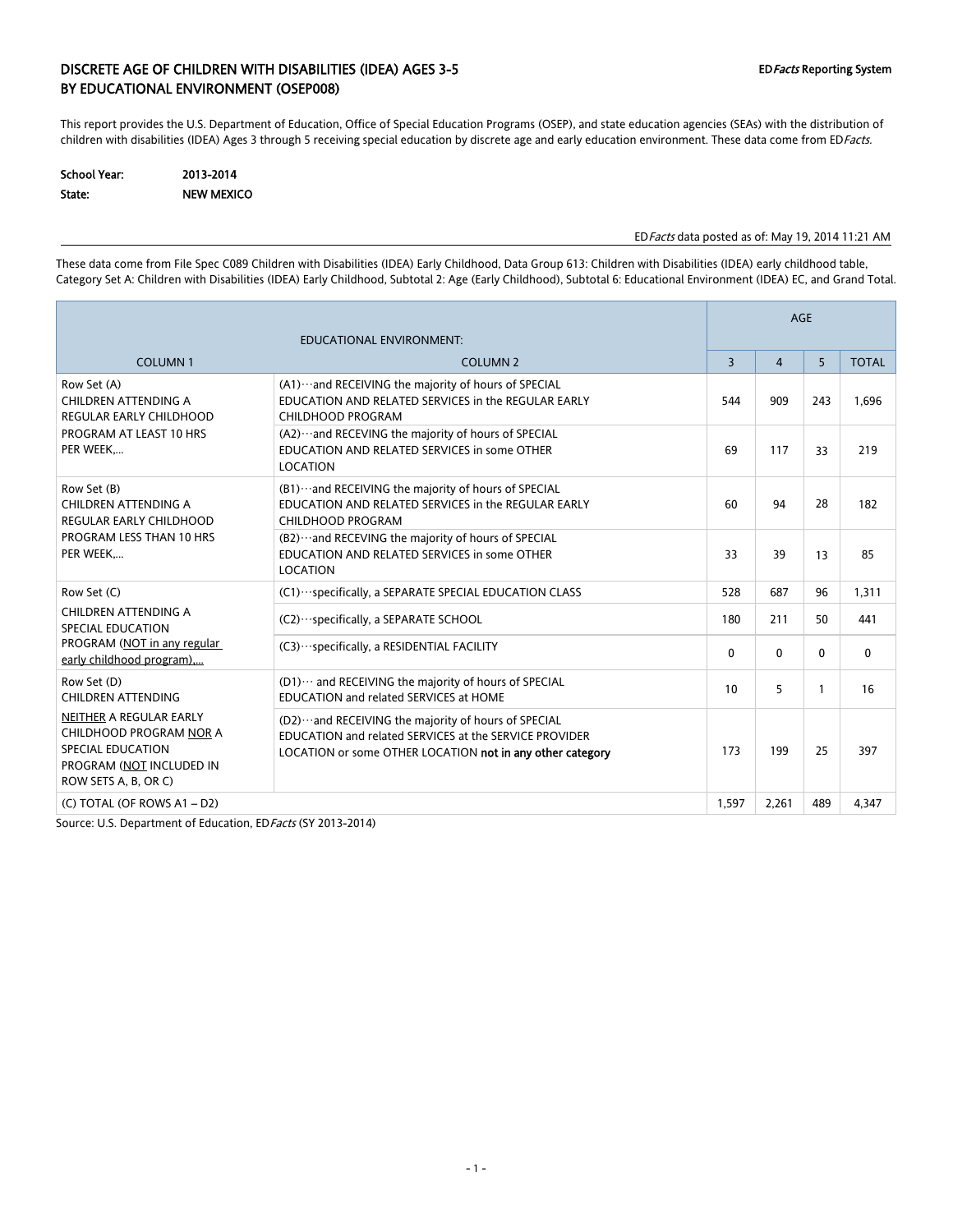### DISCRETE AGE OF CHILDREN WITH DISABILITIES (IDEA) AGES 3-5 EDFacts Reporting System BY EDUCATIONAL ENVIRONMENT (OSEP008)

This report provides the U.S. Department of Education, Office of Special Education Programs (OSEP), and state education agencies (SEAs) with the distribution of children with disabilities (IDEA) Ages 3 through 5 receiving special education by discrete age and early education environment. These data come from EDFacts.

| School Year: | 2013-2014         |
|--------------|-------------------|
| State:       | <b>NEW MEXICO</b> |

EDFacts data posted as of: May 19, 2014 11:21 AM

These data come from File Spec C089 Children with Disabilities (IDEA) Early Childhood, Data Group 613: Children with Disabilities (IDEA) early childhood table, Category Set A: Children with Disabilities (IDEA) Early Childhood, Subtotal 2: Age (Early Childhood), Subtotal 6: Educational Environment (IDEA) EC, and Grand Total.

| Age   | Age Percentage |
|-------|----------------|
| 3     | 36.74          |
| 4     | 52.01          |
| 5     | 11.25          |
| Total | 100.00         |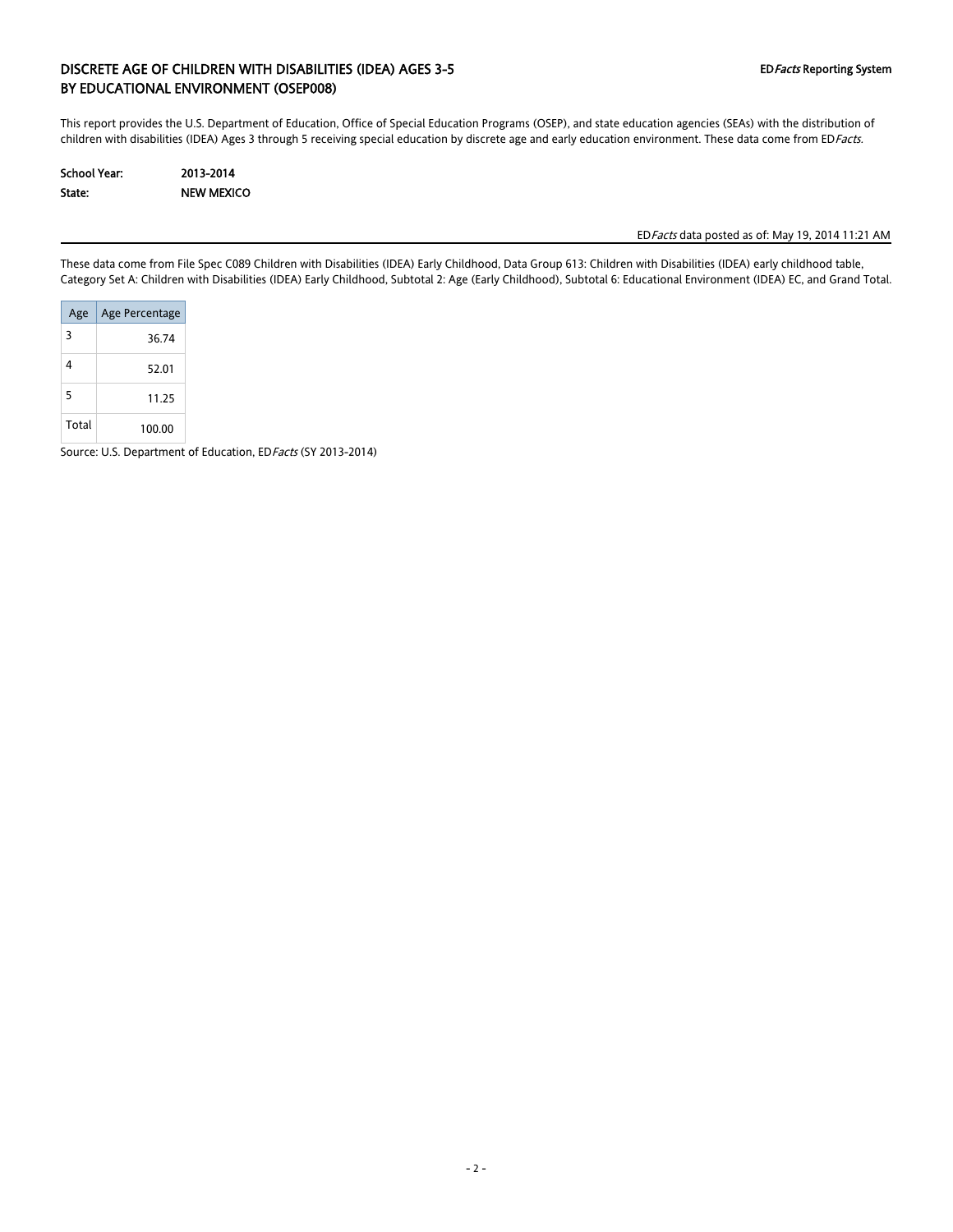#### Educational Environment of Children with Disabilities (IDEA) Ages 3-5 by Disability (OSEP009) EDFacts Reporting System

This report provides the U.S. Department of Education, Office of Special Education Programs (OSEP), and state education agencies (SEAs) with the distribution of Children with Disabilities (IDEA) Ages 3 through 5 receiving special education by disability category and early education environment. These data come from File Spec C089 Children with Disabilities (IDEA) Early Childhood, Data Group 613: Children with Disabilities (IDEA) Early Childhood table, Category Set A: Children with Disabilities (IDEA) Early Childhood, Subtotal 3: Disability Category (IDEA), Subtotal 6: Educational Environment (IDEA) EC, and Grand Total.

| School Year: | 2013-2014         |
|--------------|-------------------|
| State:       | <b>NEW MEXICO</b> |

#### EDFacts data posted as of: May 19, 2014 11:24 AM

This is data group 613, Category Set A: Children with Disabilities (IDEA) Early Childhood, Subtotal 3: Disability Category (IDEA), Subtotal 6: Educational Environment (IDEA) EC, and Grand Total.

|                                         | CHILDREN ATTENDING A REGULAR EARLY CHILDHOOD<br>PROGRAM                                                                                                           |                                                                                              |                                                                                                    |                                                                                              |                                                                                                          |                                              |                                               |                                                                                                                            |                                                                                                                                                                           |  |
|-----------------------------------------|-------------------------------------------------------------------------------------------------------------------------------------------------------------------|----------------------------------------------------------------------------------------------|----------------------------------------------------------------------------------------------------|----------------------------------------------------------------------------------------------|----------------------------------------------------------------------------------------------------------|----------------------------------------------|-----------------------------------------------|----------------------------------------------------------------------------------------------------------------------------|---------------------------------------------------------------------------------------------------------------------------------------------------------------------------|--|
|                                         | (A) AT LEAST 10 HOURS<br>PER WEEK                                                                                                                                 |                                                                                              | (B) LESS THAN 10 HOURS<br>PER WEEK                                                                 |                                                                                              | (C) CHILDREN ATTENDING A SPECIAL<br>EDUCATION PROGRAM (NOT IN ANY<br>REGULAR EARLY CHILDHOOD<br>PROGRAM) |                                              |                                               | (D) CHILDREN ATTENDING<br><b>NEITHER</b><br>A REGULAR EARLY CHILDHOOD<br>PROGRAM NOR A SPECIAL<br><b>EDUCATION PROGRAM</b> |                                                                                                                                                                           |  |
| <b>DISABILITY</b>                       | (A1) RECEIVING (A2) RECEIVING (B1) RECEIVING (B2) RECEIVING<br><b>MAJORITY OF</b><br><b>HOURS OF</b><br><b>SERVICES IN</b><br><b>REGULAR EC</b><br><b>PROGRAM</b> | <b>MAJORITY OF</b><br><b>HOURS OF</b><br><b>SERVICES IN</b><br><b>SOME OTHER</b><br>LOCATION | <b>MAJORITY OF</b><br><b>HOURS OF</b><br><b>SERVICES IN</b><br><b>REGULAR EC</b><br><b>PROGRAM</b> | <b>MAJORITY OF</b><br><b>HOURS OF</b><br><b>SERVICES IN</b><br><b>SOME OTHER</b><br>LOCATION | <b>CLASS</b>                                                                                             | (C1) SEPARATE (C2) SEPARATE<br><b>SCHOOL</b> | (C3)<br><b>RESIDENTIAL</b><br><b>FACILITY</b> | (D1) RECEIVING<br><b>MAJORITY OF</b><br><b>HOURS OF</b><br><b>SERVICES IN</b><br><b>HOME</b>                               | (D2) RECEIVING<br><b>MAJORITY OF</b><br><b>HOURS OF</b><br><b>SERVICES IN</b><br><b>SERVICE</b><br><b>PROVIDER</b><br><b>LOCATION OR</b><br><b>SOME OTHER</b><br>LOCATION |  |
| <b>INTELLECTUAL DISABILITY</b>          | 3                                                                                                                                                                 | $\mathbf{0}$                                                                                 | $\mathbf 0$                                                                                        | $\mathbf{0}$                                                                                 | 9                                                                                                        | $\mathbf 0$                                  | $\mathbf 0$                                   | 0                                                                                                                          | 0                                                                                                                                                                         |  |
| <b>HEARING IMPAIRMENT</b>               | 10                                                                                                                                                                | 3                                                                                            | $\mathbf{0}$                                                                                       | $\mathbf{1}$                                                                                 | 7                                                                                                        | 18                                           | 0                                             | 0                                                                                                                          | 0                                                                                                                                                                         |  |
| SPEECH OR LANGUAGE<br><b>IMPAIRMENT</b> | 614                                                                                                                                                               | 127                                                                                          | 131                                                                                                | 63                                                                                           | 509                                                                                                      | 215                                          | $\mathbf{0}$                                  | 1                                                                                                                          | 389                                                                                                                                                                       |  |
| <b>VISUAL IMPAIRMENT</b>                | $\overline{7}$                                                                                                                                                    | $\mathbf{0}$                                                                                 | $\mathbf 0$                                                                                        | $\mathbf{1}$                                                                                 | $\mathbf{1}$                                                                                             | 14                                           | $\mathbf 0$                                   | $\mathbf 0$                                                                                                                | 0                                                                                                                                                                         |  |
| <b>EMOTIONAL DISTURBANCE</b>            | 4                                                                                                                                                                 | $\mathbf{0}$                                                                                 | $\mathbf{0}$                                                                                       | $\mathbf{0}$                                                                                 | $\mathbf{0}$                                                                                             | 0                                            | $\mathbf 0$                                   | $\mathbf{0}$                                                                                                               | 0                                                                                                                                                                         |  |
| ORTHOPEDIC IMPAIRMENT                   | 12                                                                                                                                                                | $\overline{2}$                                                                               | 3                                                                                                  | $\mathbf{1}$                                                                                 | 15                                                                                                       | $\overline{2}$                               | $\mathbf{0}$                                  | $\Omega$                                                                                                                   | $\mathbf{1}$                                                                                                                                                              |  |
| OTHER HEALTH<br><b>IMPAIRMENT</b>       | 31                                                                                                                                                                | 3                                                                                            | 3                                                                                                  | $\Omega$                                                                                     | 22                                                                                                       | 8                                            | $\mathbf{0}$                                  | $\overline{2}$                                                                                                             | $\mathbf{1}$                                                                                                                                                              |  |
| SPECIFIC LEARNING<br><b>DISABILITY</b>  | $\mathbf{0}$                                                                                                                                                      | $\mathbf{0}$                                                                                 | $\mathbf{0}$                                                                                       | $\Omega$                                                                                     | $\mathbf 0$                                                                                              | $\mathbf{0}$                                 | $\mathbf 0$                                   | $\Omega$                                                                                                                   | $\mathbf{0}$                                                                                                                                                              |  |
| <b>DEAF-BLINDNESS</b>                   | 0                                                                                                                                                                 | $\mathbf{0}$                                                                                 | $\mathbf{0}$                                                                                       | $\mathbf{0}$                                                                                 | $\mathbf{0}$                                                                                             | $\mathbf{0}$                                 | $\mathbf 0$                                   | $\mathbf{0}$                                                                                                               | 0                                                                                                                                                                         |  |
| MULTIPLE DISABILITIES                   | 22                                                                                                                                                                | 5                                                                                            | $\overline{4}$                                                                                     | $\overline{2}$                                                                               | 17                                                                                                       | 31                                           | $\mathbf 0$                                   | 9                                                                                                                          | $\mathbf{0}$                                                                                                                                                              |  |
| <b>AUTISM</b>                           | 59                                                                                                                                                                | 1                                                                                            | 2                                                                                                  | $\overline{2}$                                                                               | 126                                                                                                      | 20                                           | $\mathbf 0$                                   | 0                                                                                                                          | 0                                                                                                                                                                         |  |
| <b>TRAUMATIC BRAIN INJURY</b>           | 4                                                                                                                                                                 | $\mathbf{1}$                                                                                 | $\mathbf{0}$                                                                                       | $\mathbf{1}$                                                                                 | $\overline{4}$                                                                                           | $\mathbf{1}$                                 | $\mathbf 0$                                   | 1                                                                                                                          | 0                                                                                                                                                                         |  |
| DEVELOPMENTAL DELAY<br>(1)              | 930                                                                                                                                                               | 77                                                                                           | 39                                                                                                 | 14                                                                                           | 601                                                                                                      | 132                                          | $\mathbf{0}$                                  | 3                                                                                                                          | 6                                                                                                                                                                         |  |
| <b>TOTAL:</b>                           | 1,696                                                                                                                                                             | 219                                                                                          | 182                                                                                                | 85                                                                                           | 1,311                                                                                                    | 441                                          | $\mathbf 0$                                   | 16                                                                                                                         | 397                                                                                                                                                                       |  |

Source: U.S. Department of Education, EDFacts (SY 2013-2014)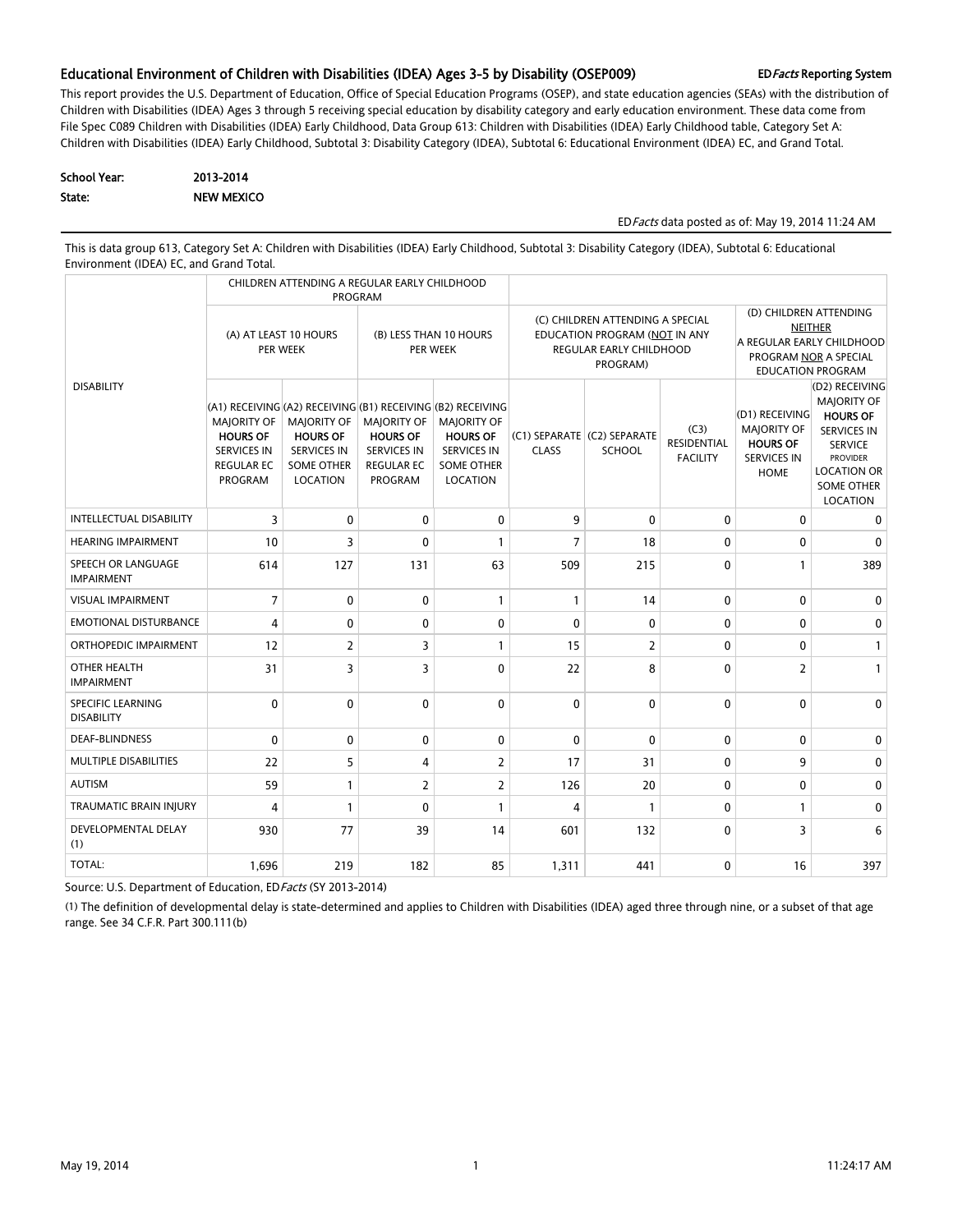#### Educational Environment of Children with Disabilities (IDEA) Ages 3-5 by Disability (OSEP009) EDFacts Reporting System

This report provides the U.S. Department of Education, Office of Special Education Programs (OSEP), and state education agencies (SEAs) with the distribution of Children with Disabilities (IDEA) Ages 3 through 5 receiving special education by disability category and early education environment. These data come from File Spec C089 Children with Disabilities (IDEA) Early Childhood, Data Group 613: Children with Disabilities (IDEA) Early Childhood table, Category Set A: Children with Disabilities (IDEA) Early Childhood, Subtotal 3: Disability Category (IDEA), Subtotal 6: Educational Environment (IDEA) EC, and Grand Total.

| School Year: | 2013-2014         |
|--------------|-------------------|
| State:       | <b>NEW MEXICO</b> |

EDFacts data posted as of: May 19, 2014 11:24:17 AM

This is data group 613, Category Set A: Children with Disabilities (IDEA) Early Childhood, Subtotal 3: Disability Category (IDEA), Subtotal 6: Educational Environment (IDEA) EC, and Grand Total.

|                                               |                                                                                             | CHILDREN ATTENDING A REGULAR EARLY CHILDHOOD                                                                                                                | PROGRAM (PERCENT)                                                                           |                                                                                              |                           |                                                                                                                    |                                                                                                                     |                                                                                                    |                                                                                                                                                                          |
|-----------------------------------------------|---------------------------------------------------------------------------------------------|-------------------------------------------------------------------------------------------------------------------------------------------------------------|---------------------------------------------------------------------------------------------|----------------------------------------------------------------------------------------------|---------------------------|--------------------------------------------------------------------------------------------------------------------|---------------------------------------------------------------------------------------------------------------------|----------------------------------------------------------------------------------------------------|--------------------------------------------------------------------------------------------------------------------------------------------------------------------------|
|                                               | (A) AT LEAST 10 HOURS<br>PER WEEK (PERCENT)                                                 |                                                                                                                                                             | (B) LESS THAN 10 HOURS<br>PER WEEK (PERCENT)                                                |                                                                                              |                           | (C) CHILDREN ATTENDING A SPECIAL<br>EDUCATION PROGRAM (NOT IN ANY<br>REGULAR EARLY CHILDHOOD<br>PROGRAM) (PERCENT) | (D) CHILDREN ATTENDING<br>NEITHER<br>A REGULAR EARLY CHILDHOOD<br>PROGRAM NOR A SPECIAL<br><b>EDUCATION PROGRAM</b> |                                                                                                    |                                                                                                                                                                          |
| <b>DISABILITY</b>                             | MAJORITY OF<br><b>HOURS OF</b><br><b>SERVICES IN</b><br><b>REGULAR EC</b><br><b>PROGRAM</b> | (A1) RECEIVING (A2) RECEIVING (B1) RECEIVING (B2) RECEIVING<br><b>MAJORITY OF</b><br><b>HOURS OF</b><br><b>SERVICES IN</b><br><b>SOME OTHER</b><br>LOCATION | MAJORITY OF<br><b>HOURS OF</b><br><b>SERVICES IN</b><br><b>REGULAR EC</b><br><b>PROGRAM</b> | <b>MAJORITY OF</b><br><b>HOURS OF</b><br><b>SERVICES IN</b><br><b>SOME OTHER</b><br>LOCATION | <b>CLASS</b><br>(PERCENT) | (C1) SEPARATE (C2) SEPARATE<br>SCHOOL<br>(PERCENT)                                                                 | (C3)<br>RESIDENTIAL<br><b>FACILITY</b><br>(PERCENT)                                                                 | (D1) RECEIVING<br><b>MAJORITY OF</b><br><b>HOURS OF</b><br><b>SERVICES IN</b><br>HOME<br>(PERCENT) | (D2) RECEIVING<br><b>MAJORITY OF</b><br><b>HOURS OF</b><br><b>SERVICES IN</b><br><b>SERVICE</b><br><b>PROVIDER</b><br>LOCATION<br>OR SOME OTHER<br>LOCATION<br>(PERCENT) |
| <b>INTELLECTUAL DISABILITY</b>                | 0.18                                                                                        | 0.00                                                                                                                                                        | 0.00                                                                                        | 0.00                                                                                         | 0.69                      | 0.00                                                                                                               |                                                                                                                     | 0.00                                                                                               | 0.00                                                                                                                                                                     |
| <b>HEARING IMPAIRMENT</b>                     | 0.59                                                                                        | 1.37                                                                                                                                                        | 0.00                                                                                        | 1.18                                                                                         | 0.53                      | 4.08                                                                                                               |                                                                                                                     | 0.00                                                                                               | 0.00                                                                                                                                                                     |
| SPEECH OR LANGUAGE<br><b>IMPAIRMENT</b>       | 36.20                                                                                       | 57.99                                                                                                                                                       | 71.98                                                                                       | 74.12                                                                                        | 38.83                     | 48.75                                                                                                              |                                                                                                                     | 6.25                                                                                               | 97.98                                                                                                                                                                    |
| <b>VISUAL IMPAIRMENT</b>                      | 0.41                                                                                        | 0.00                                                                                                                                                        | 0.00                                                                                        | 1.18                                                                                         | 0.08                      | 3.17                                                                                                               |                                                                                                                     | 0.00                                                                                               | 0.00                                                                                                                                                                     |
| <b>EMOTIONAL DISTURBANCE</b>                  | 0.24                                                                                        | 0.00                                                                                                                                                        | 0.00                                                                                        | 0.00                                                                                         | 0.00                      | 0.00                                                                                                               |                                                                                                                     | 0.00                                                                                               | 0.00                                                                                                                                                                     |
| ORTHOPEDIC IMPAIRMENT                         | 0.71                                                                                        | 0.91                                                                                                                                                        | 1.65                                                                                        | 1.18                                                                                         | 1.14                      | 0.45                                                                                                               |                                                                                                                     | 0.00                                                                                               | 0.25                                                                                                                                                                     |
| OTHER HEALTH<br><b>IMPAIRMENT</b>             | 1.83                                                                                        | 1.37                                                                                                                                                        | 1.65                                                                                        | 0.00                                                                                         | 1.68                      | 1.81                                                                                                               |                                                                                                                     | 12.50                                                                                              | 0.25                                                                                                                                                                     |
| <b>SPECIFIC LEARNING</b><br><b>DISABILITY</b> | 0.00                                                                                        | 0.00                                                                                                                                                        | 0.00                                                                                        | 0.00                                                                                         | 0.00                      | 0.00                                                                                                               |                                                                                                                     | 0.00                                                                                               | 0.00                                                                                                                                                                     |
| <b>DEAF-BLINDNESS</b>                         | 0.00                                                                                        | 0.00                                                                                                                                                        | 0.00                                                                                        | 0.00                                                                                         | 0.00                      | 0.00                                                                                                               |                                                                                                                     | 0.00                                                                                               | 0.00                                                                                                                                                                     |
| MULTIPLE DISABILITIES                         | 1.30                                                                                        | 2.28                                                                                                                                                        | 2.20                                                                                        | 2.35                                                                                         | 1.30                      | 7.03                                                                                                               |                                                                                                                     | 56.25                                                                                              | 0.00                                                                                                                                                                     |
| <b>AUTISM</b>                                 | 3.48                                                                                        | 0.46                                                                                                                                                        | 1.10                                                                                        | 2.35                                                                                         | 9.61                      | 4.54                                                                                                               |                                                                                                                     | 0.00                                                                                               | 0.00                                                                                                                                                                     |
| <b>TRAUMATIC BRAIN INJURY</b>                 | 0.24                                                                                        | 0.46                                                                                                                                                        | 0.00                                                                                        | 1.18                                                                                         | 0.31                      | 0.23                                                                                                               |                                                                                                                     | 6.25                                                                                               | 0.00                                                                                                                                                                     |
| <b>DEVELOPMENTAL DELAY</b><br>(1)             | 54.83                                                                                       | 35.16                                                                                                                                                       | 21.43                                                                                       | 16.47                                                                                        | 45.84                     | 29.93                                                                                                              |                                                                                                                     | 18.75                                                                                              | 1.51                                                                                                                                                                     |
| TOTAL:                                        | 100.00                                                                                      | 100.00                                                                                                                                                      | 100.00                                                                                      | 100.00                                                                                       | 100.00                    | 100.00                                                                                                             |                                                                                                                     | 100.00                                                                                             | 100.00                                                                                                                                                                   |

Source: U.S. Department of Education, ED Facts (SY 2013-2014)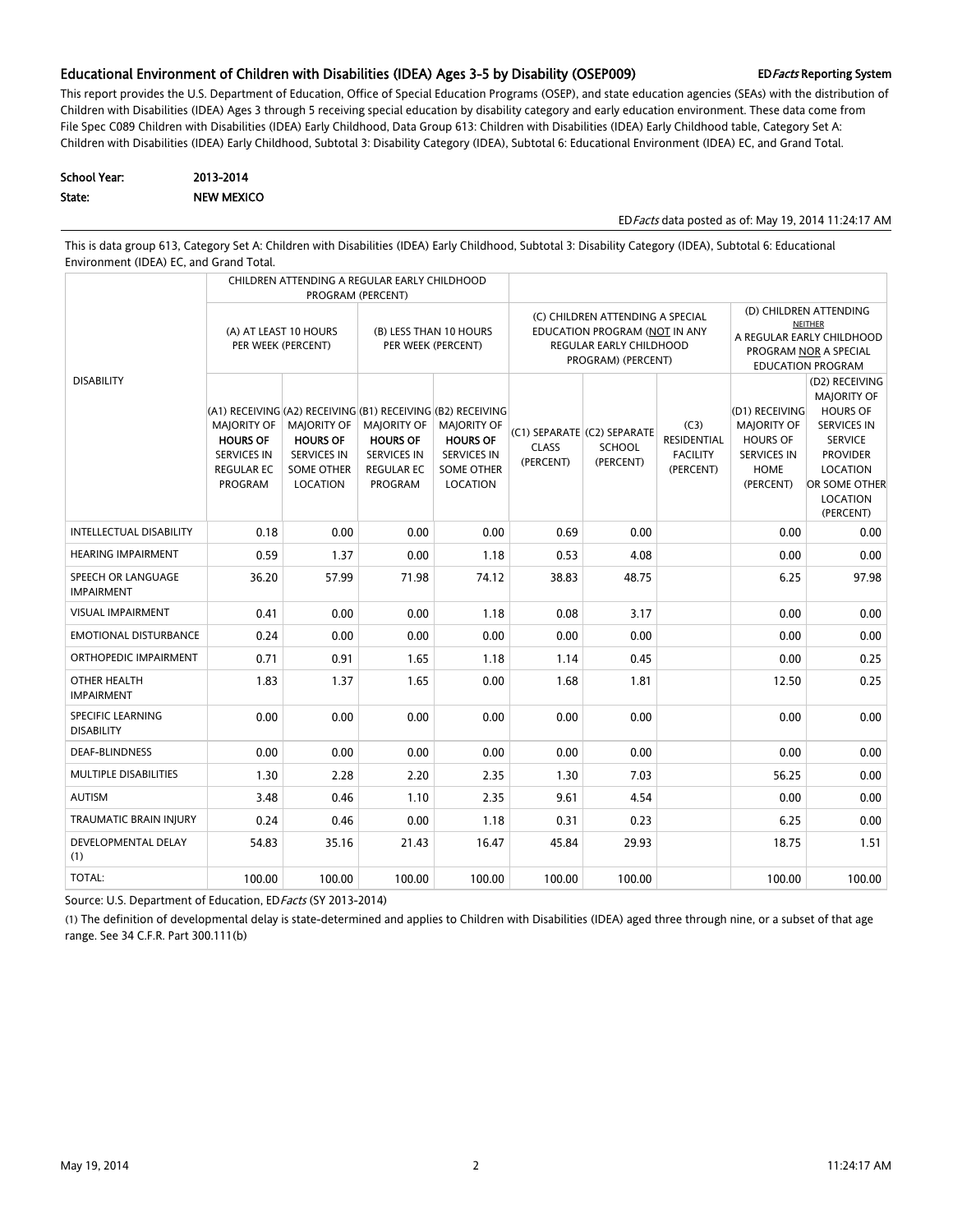### RACE/ETHNICITY OF CHILDREN WITH DISABILITIES AGES 3-5 CHILDREY ASSESS AND REPORT OF CHILDREY System BY EDUCATIONAL ENVIRONMENT (OSEP011)

This report provides the U.S. Department of Education, Office of Special Education Programs (OSEP), and state education agencies (SEAs) with the distribution of children with disabilities (IDEA) ages 3 through 5 receiving special education by race/ethnicity and early childhood environment. These data come from EDFacts.

| School Year: | 2013-2014         |
|--------------|-------------------|
| State:       | <b>NEW MEXICO</b> |

EDFacts data posted as of: May 19, 2014 11:30 AM

These data come from File Spec C089 Children with Disabilities (IDEA) Early Childhood, Data Group 613: Children with Disabilities (IDEA) early childhood table: Category Set B, Subtotal 4: Racial Ethnic, Subtotal 6: Educational Environment (IDEA) EC, and Grand Total.

| EDUCATIONAL ENVIRONMENT:                                                                                                                                                |                                                                                                                                                                                   |                            | RACE/ETHNICITY                                                                  |              |                                                      |                                                                                   |              |                                                             |             |  |  |  |
|-------------------------------------------------------------------------------------------------------------------------------------------------------------------------|-----------------------------------------------------------------------------------------------------------------------------------------------------------------------------------|----------------------------|---------------------------------------------------------------------------------|--------------|------------------------------------------------------|-----------------------------------------------------------------------------------|--------------|-------------------------------------------------------------|-------------|--|--|--|
|                                                                                                                                                                         |                                                                                                                                                                                   | <b>HISPANIC/</b><br>LATINO | <b>AMERICAN</b><br><b>INDIAN</b><br><b>OR</b><br><b>ALASKA</b><br><b>NATIVE</b> | ASIAN        | <b>BLACK OR</b><br><b>AFRICAN</b><br><b>AMERICAN</b> | <b>NATIVE</b><br><b>HAWAIIAN</b><br>OR OTHER<br><b>PACIFIC</b><br><b>ISLANDER</b> |              | <b>TWO</b><br><b>OR</b><br><b>MORE</b><br>WHITE RACES TOTAL |             |  |  |  |
| Row Set (A)<br>CHILDREN ATTENDING A<br><b>REGULAR EARLY</b><br><b>CHILDHOOD</b>                                                                                         | (A1) ··· and RECEIVING the majority of hours of SPECIAL<br>EDUCATION AND RELATED SERVICES in the REGULAR EARLY<br><b>CHILDHOOD PROGRAM</b>                                        | 949                        | 233                                                                             | 14           | 22                                                   | 3                                                                                 | 454          | 21                                                          | 1.696       |  |  |  |
| PROGRAM AT LEAST 10<br><b>HRS</b><br>PER WEEK                                                                                                                           | (A2) ··· and RECEVING the majority of hours of SPECIAL<br>EDUCATION AND RELATED SERVICES in some OTHER<br><b>LOCATION</b>                                                         | 118                        | 29                                                                              | $\mathbf{0}$ | 5                                                    | $\mathbf{0}$                                                                      | 63           | 4                                                           | 219         |  |  |  |
| Row Set (B)<br>CHILDREN ATTENDING A<br><b>REGULAR EARLY</b><br><b>CHILDHOOD</b><br>PROGRAM LESS THAN 10<br><b>HRS</b><br>PER WEEK                                       | (B1) ··· and RECEIVING the majority of hours of SPECIAL<br>EDUCATION AND RELATED SERVICES in the REGULAR EARLY<br><b>CHILDHOOD PROGRAM</b>                                        | 81                         | 27                                                                              | 0            | 4                                                    | $\mathbf{1}$                                                                      | 68           | $\mathbf{1}$                                                | 182         |  |  |  |
|                                                                                                                                                                         | (B2) ··· and RECEVING the majority of hours of SPECIAL<br>EDUCATION AND RELATED SERVICES in some OTHER<br>LOCATION                                                                | 61                         | $\mathbf 0$                                                                     | $\mathbf{1}$ | $\overline{2}$                                       | $\mathbf{0}$                                                                      | 21           | $\mathbf{0}$                                                | 85          |  |  |  |
| Row Set (C)                                                                                                                                                             | (C1) ··· specifically, a SEPARATE SPECIAL EDUCATION CLASS                                                                                                                         | 805                        | 109                                                                             | 11           | 34                                                   | $\mathbf{1}$                                                                      | 323          | 28                                                          | 1,311       |  |  |  |
| CHILDREN ATTENDING A<br>SPECIAL EDUCATION                                                                                                                               | (C2) ··· specifically, a SEPARATE SCHOOL                                                                                                                                          | 248                        | 65                                                                              | $\mathbf{1}$ | $\overline{7}$                                       | $\mathbf{1}$                                                                      | 113          | 6                                                           | 441         |  |  |  |
| PROGRAM (NOT in any<br>regular<br>early childhood<br>program),                                                                                                          | (C3) ··· specifically, a RESIDENTIAL FACILITY                                                                                                                                     | 0                          | $\mathbf 0$                                                                     | $\Omega$     | 0                                                    | 0                                                                                 | $\mathbf{0}$ | 0                                                           | $\mathbf 0$ |  |  |  |
| Row Set (D)<br><b>CHILDREN ATTENDING</b>                                                                                                                                | (D1) ··· and RECEIVING the majority of hours of SPECIAL<br>EDUCATION and related SERVICES at HOME                                                                                 | 8                          | 4                                                                               | 0            | $\mathbf 0$                                          | 0                                                                                 | 3            | $\mathbf{1}$                                                | 16          |  |  |  |
| <b>NEITHER A REGULAR</b><br><b>EARLY</b><br><b>CHILDHOOD PROGRAM</b><br><b>NOR A</b><br>SPECIAL EDUCATION<br>PROGRAM (NOT<br><b>INCLUDED IN</b><br>ROW SETS A, B, OR C) | (D2) ··· and RECEIVING the majority of hours of SPECIAL<br>EDUCATION and related SERVICES at the SERVICE PROVIDER<br>LOCATION or some OTHER LOCATION not in any other<br>category | 234                        | 25                                                                              | 4            | 13                                                   | $\mathbf{1}$                                                                      | 119          | $\mathbf{1}$                                                | 397         |  |  |  |
| (C) TOTAL (OF ROWS A1 - D2)                                                                                                                                             |                                                                                                                                                                                   | 2,504                      | 492                                                                             | 31           | 87                                                   | $\overline{7}$                                                                    | 1,164        | 62                                                          | 4,347       |  |  |  |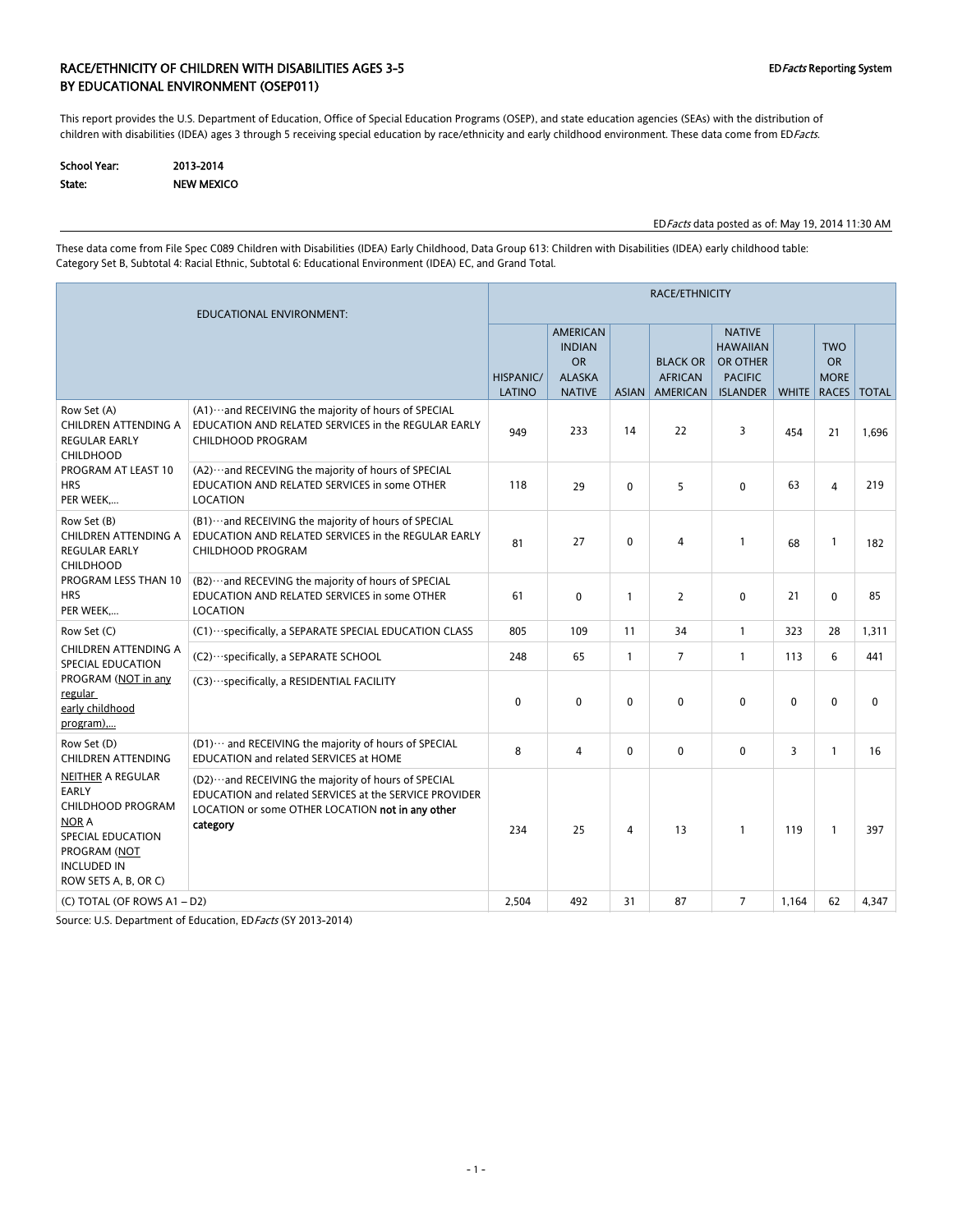### DISCRETE AGE OF CHILDREN WITH DISABILITIES (IDEA) AGES 3-5 EDFacts Reporting System BY EDUCATIONAL ENVIRONMENT (OSEP011)

This report provides the U.S. Department of Education, Office of Special Education Programs (OSEP), and state education agencies (SEAs) with the distribution of children with disabilities (IDEA) ages 3 through 5 receiving special education by race/ethnicity and early childhood environment. These data come from EDFacts.

| School Year: | 2013-2014  |
|--------------|------------|
| State:       | NEW MEXICO |

EDFacts data posted as of: May 19, 2014 11:30 AM

These data come from File Spec C089 Children with Disabilities (IDEA) Early Childhood, Data Group 613: Children with Disabilities (IDEA) early childhood table: Category Set B, Subtotal 4: Racial Ethnic, Subtotal 6: Educational Environment (IDEA) EC, and Grand Total.

| EDUCATIONAL ENVIRONMENT:                                                                                                                           |                                                                                                                                                                                   |                            | RACE/ETHNICITY (PERCENT)                                                        |      |                                                     |                                                                                   |       |                                                       |              |  |  |  |
|----------------------------------------------------------------------------------------------------------------------------------------------------|-----------------------------------------------------------------------------------------------------------------------------------------------------------------------------------|----------------------------|---------------------------------------------------------------------------------|------|-----------------------------------------------------|-----------------------------------------------------------------------------------|-------|-------------------------------------------------------|--------------|--|--|--|
|                                                                                                                                                    |                                                                                                                                                                                   | <b>HISPANIC/</b><br>LATINO | <b>AMERICAN</b><br><b>INDIAN</b><br><b>OR</b><br><b>ALASKA</b><br><b>NATIVE</b> |      | <b>BLACK OR</b><br><b>AFRICAN</b><br>ASIAN AMERICAN | <b>NATIVE</b><br><b>HAWAIIAN</b><br>OR OTHER<br><b>PACIFIC</b><br><b>ISLANDER</b> |       | <b>TWO</b><br><b>OR</b><br><b>MORE</b><br>WHITE RACES | <b>TOTAL</b> |  |  |  |
| Row Set (A)<br><b>CHILDREN ATTENDING A</b><br><b>REGULAR EARLY</b><br><b>CHILDHOOD</b><br>PROGRAM AT LEAST 10<br><b>HRS</b><br>PER WEEK            | (A1) ··· and RECEIVING the majority of hours of SPECIAL<br>EDUCATION AND RELATED SERVICES in the REGULAR EARLY<br><b>CHILDHOOD PROGRAM</b>                                        | 55.96                      | 13.74                                                                           | 0.83 | 1.30                                                | 0.18                                                                              | 26.77 | 1.24                                                  | 100.00       |  |  |  |
|                                                                                                                                                    | (A2) ··· and RECEVING the majority of hours of SPECIAL<br>EDUCATION AND RELATED SERVICES in some OTHER<br>LOCATION                                                                | 53.88                      | 13.24                                                                           | 0.00 | 2.28                                                | 0.00                                                                              | 28.77 | 1.83                                                  | 100.00       |  |  |  |
| Row Set (B)<br>CHILDREN ATTENDING A<br><b>REGULAR EARLY</b><br><b>CHILDHOOD</b><br><b>PROGRAM LESS THAN 10</b><br><b>HRS</b><br>PER WEEK           | (B1) ··· and RECEIVING the majority of hours of SPECIAL<br>EDUCATION AND RELATED SERVICES in the REGULAR EARLY<br><b>CHILDHOOD PROGRAM</b>                                        | 44.51                      | 14.84                                                                           | 0.00 | 2.20                                                | 0.55                                                                              | 37.36 | 0.55                                                  | 100.00       |  |  |  |
|                                                                                                                                                    | (B2) ··· and RECEVING the majority of hours of SPECIAL<br>EDUCATION AND RELATED SERVICES in some OTHER<br>LOCATION                                                                | 71.76                      | 0.00                                                                            | 1.18 | 2.35                                                | 0.00                                                                              | 24.71 | 0.00                                                  | 100.00       |  |  |  |
| Row Set (C)                                                                                                                                        | (C1) ··· specifically, a SEPARATE SPECIAL EDUCATION CLASS                                                                                                                         | 61.40                      | 8.31                                                                            | 0.84 | 2.59                                                | 0.08                                                                              | 24.64 | 2.14                                                  | 100.00       |  |  |  |
| CHILDREN ATTENDING A<br>SPECIAL EDUCATION                                                                                                          | (C2) ··· specifically, a SEPARATE SCHOOL                                                                                                                                          | 56.24                      | 14.74                                                                           | 0.23 | 1.59                                                | 0.23                                                                              | 25.62 | 1.36                                                  | 100.00       |  |  |  |
| PROGRAM (NOT in any<br>regular<br>early childhood<br>program),                                                                                     | (C3) ··· specifically, a RESIDENTIAL FACILITY                                                                                                                                     |                            |                                                                                 |      |                                                     |                                                                                   |       |                                                       |              |  |  |  |
| Row Set (D)<br><b>CHILDREN ATTENDING</b>                                                                                                           | (D1) ··· and RECEIVING the majority of hours of SPECIAL<br>EDUCATION and related SERVICES at HOME                                                                                 | 50.00                      | 25.00                                                                           | 0.00 | 0.00                                                | 0.00                                                                              | 18.75 | 6.25                                                  | 100.00       |  |  |  |
| NEITHER A REGULAR<br>EARLY<br>CHILDHOOD PROGRAM<br><b>NOR A</b><br>SPECIAL EDUCATION<br>PROGRAM (NOT<br><b>INCLUDED IN</b><br>ROW SETS A, B, OR C) | (D2) ··· and RECEIVING the majority of hours of SPECIAL<br>EDUCATION and related SERVICES at the SERVICE PROVIDER<br>LOCATION or some OTHER LOCATION not in any other<br>category | 58.94                      | 6.30                                                                            | 1.01 | 3.27                                                | 0.25                                                                              | 29.97 | 0.25                                                  | 100.00       |  |  |  |
| (C) TOTAL (OF ROWS A1 - D2)                                                                                                                        |                                                                                                                                                                                   | 57.60                      | 11.32                                                                           | 0.71 | 2.00                                                | 0.16                                                                              | 26.78 | 1.43                                                  | 100.00       |  |  |  |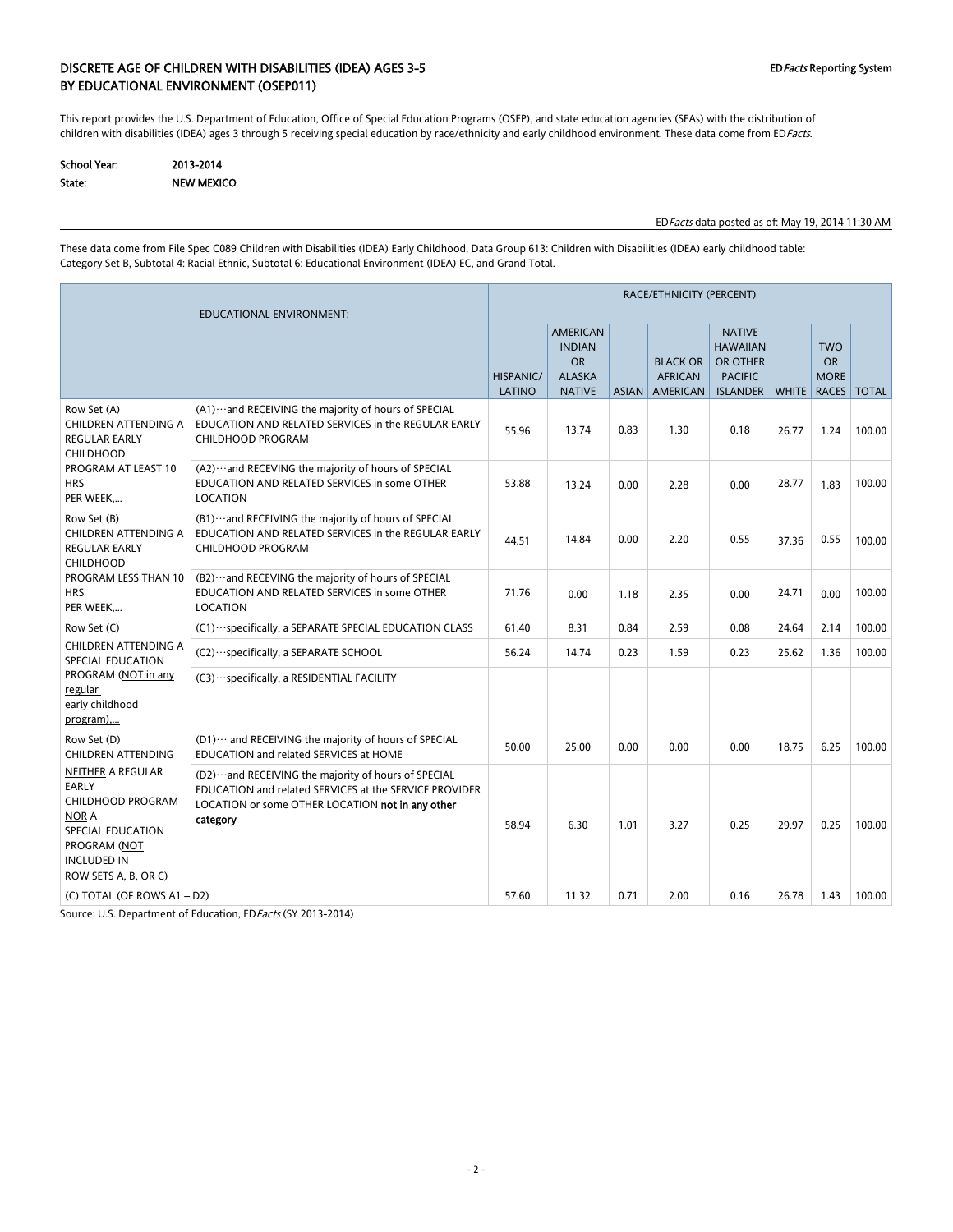### GENDER OF CHILDREN WITH DISABILITIES (IDEA) AGES 3-5 EDFacts Reporting System BY EDUCATIONAL ENVIRONMENT (OSEP015)

This report provides the U.S. Department of Education, Office of Special Education Programs (OSEP), and state education agencies (SEAs) with the distribution of children with disabilities (IDEA) ages 3 through 5 receiving special education by Gender and Early Childhood environment. These data come from EDFacts.

| <b>School Year:</b> | 2013-2014         |  |  |  |  |
|---------------------|-------------------|--|--|--|--|
| State:              | <b>NEW MEXICO</b> |  |  |  |  |

#### EDFacts data posted as of: May 19, 2014 11:27 AM

These data come from File Spec C089 Children with Disabilities (IDEA) Early Childhood, Data Group 613: Children with Disabilities (IDEA) Early Childhood table: Category Set C,Subtotal 1: Sex (Membership), Subtotal 6: Educational Environment (IDEA) EC, and Grand Total.

| <b>EDUCATIONAL ENVIRONMENT:</b>                                                                                             |                                                                                                                                                                                |              |                | <b>GENDER</b> |  |  |  |
|-----------------------------------------------------------------------------------------------------------------------------|--------------------------------------------------------------------------------------------------------------------------------------------------------------------------------|--------------|----------------|---------------|--|--|--|
|                                                                                                                             |                                                                                                                                                                                | <b>MALE</b>  | <b>FEMALE</b>  | <b>TOTAL</b>  |  |  |  |
| Row Set (A)<br>CHILDREN ATTENDING A<br><b>REGULAR EARLY CHILDHOOD</b>                                                       | 1.131                                                                                                                                                                          | 565          | 1.696          |               |  |  |  |
| PROGRAM AT LEAST 10 HRS<br>PER WEEK                                                                                         | (A2)  and RECEVING the majority of hours of SPECIAL<br>EDUCATION AND RELATED SERVICES in some OTHER<br><b>LOCATION</b>                                                         | 142          | 77             | 219           |  |  |  |
| Row Set (B)<br><b>CHILDREN ATTENDING A</b><br><b>REGULAR EARLY CHILDHOOD</b>                                                | (B1) ··· and RECEIVING the majority of hours of SPECIAL<br>EDUCATION AND RELATED SERVICES in the REGULAR EARLY<br>CHILDHOOD PROGRAM                                            | 110          | 72             | 182           |  |  |  |
| PROGRAM LESS THAN 10 HRS<br>PER WEEK                                                                                        | (B2) ··· and RECEVING the majority of hours of SPECIAL<br>EDUCATION AND RELATED SERVICES in some OTHER<br><b>LOCATION</b>                                                      | 64           | 21             | 85            |  |  |  |
| Row Set (C)                                                                                                                 | (C1) ··· specifically, a SEPARATE SPECIAL EDUCATION CLASS                                                                                                                      | 926          | 385            | 1,311         |  |  |  |
| CHILDREN ATTENDING A<br><b>SPECIAL EDUCATION</b>                                                                            | (C2) · · · specifically, a SEPARATE SCHOOL                                                                                                                                     | 280          | 161            | 441           |  |  |  |
| PROGRAM (NOT in any regular<br>early childhood program)                                                                     | (C3) ··· specifically, a RESIDENTIAL FACILITY                                                                                                                                  | $\mathbf{0}$ | $\mathbf{0}$   | $\mathbf{0}$  |  |  |  |
| Row Set (D)<br>CHILDREN ATTENDING                                                                                           | (D1)  and RECEIVING the majority of hours of SPECIAL<br>EDUCATION AND RELATED SERVICES at HOME                                                                                 | 9            | $\overline{7}$ | 16            |  |  |  |
| NEITHER A REGULAR EARLY<br>CHILDHOOD PROGRAM NOR A<br>SPECIAL EDUCATION<br>PROGRAM (NOT INCLUDED IN<br>ROW SETS A, B, OR C) | (D2) ··· and RECEIVING the majority of hours of SPECIAL<br>EDUCATION AND RELATED SERVICES at the SERVICE PROVIDER<br>LOCATION or some OTHER LOCATION not in any other category | 255          | 142            | 397           |  |  |  |
| (C) TOTAL (OF ROWS A1 - D2)                                                                                                 |                                                                                                                                                                                | 2,917        | 1,430          | 4,347         |  |  |  |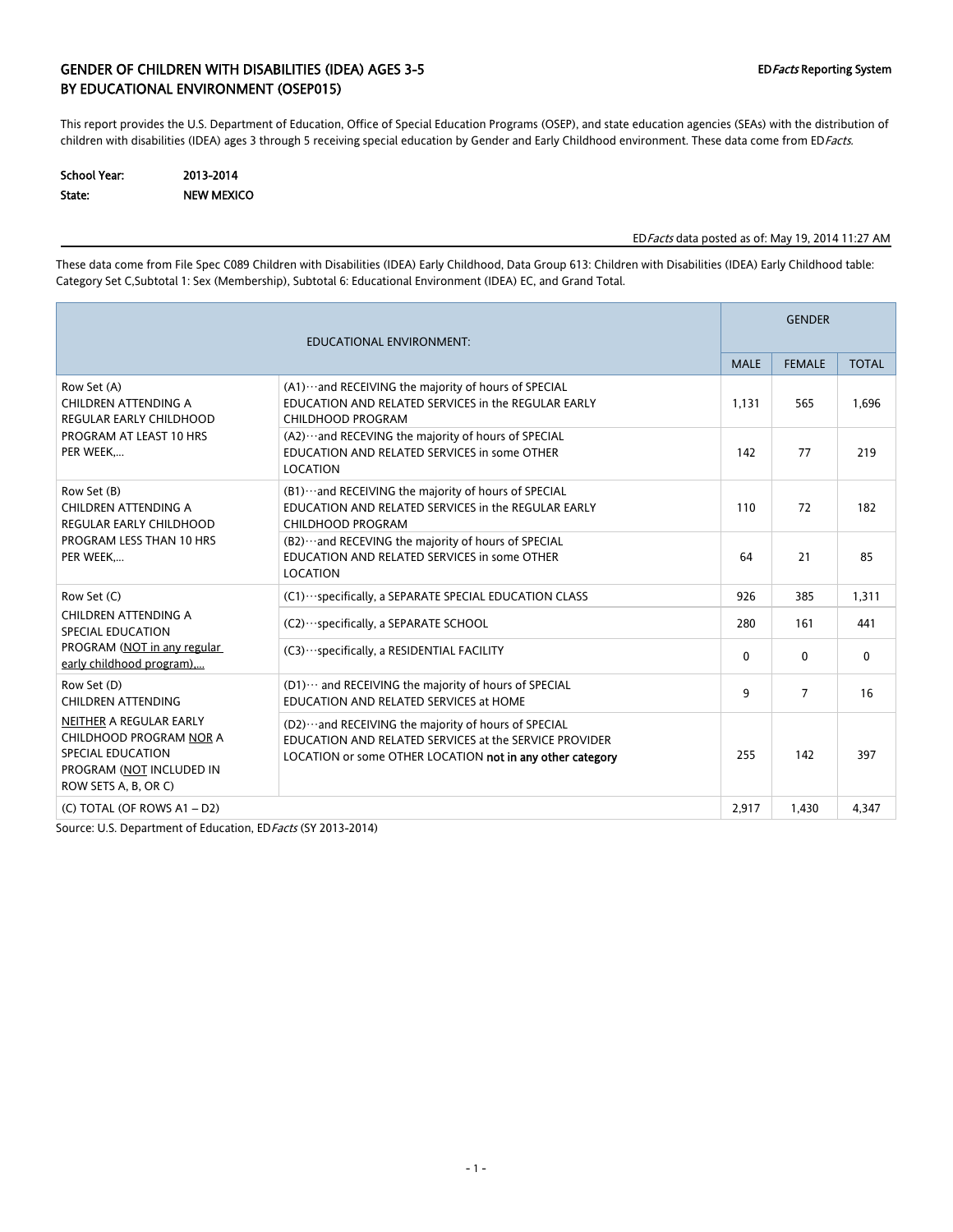### GENDER OF CHILDREN WITH DISABILITIES (IDEA) AGES 3-5 EDFacts Reporting System BY EDUCATIONAL ENVIRONMENT (OSEP015)

This report provides the U.S. Department of Education, Office of Special Education Programs (OSEP), and state education agencies (SEAs) with the distribution of children with disabilities (IDEA) ages 3 through 5 receiving special education by Gender and Early Childhood environment. These data come from EDFacts.

| School Year: | 2013-2014         |
|--------------|-------------------|
| State:       | <b>NEW MEXICO</b> |

### EDFacts data posted as of: May 19, 2014 11:27 AM

These data come from File Spec C089: Children with Disabilities (IDEA) Early Childhood, Data Group 613: Children with Disabilities (IDEA) Early Childhood table: Category Set C, Subtotal 1: Sex (Membership), Subtotal 6: Educational Environment (IDEA) EC, and Grand Total.

| <b>EDUCATIONAL ENVIRONMENT:</b>                                                                                                                              |                                                                                                                                                                                |             |               | <b>GENDER (PERCENT)</b> |  |  |  |
|--------------------------------------------------------------------------------------------------------------------------------------------------------------|--------------------------------------------------------------------------------------------------------------------------------------------------------------------------------|-------------|---------------|-------------------------|--|--|--|
|                                                                                                                                                              |                                                                                                                                                                                | <b>MALE</b> | <b>FEMALE</b> | <b>TOTAL</b>            |  |  |  |
| Row Set (A)<br>CHILDREN ATTENDING A<br><b>REGULAR EARLY</b>                                                                                                  | (A1) ··· and RECEIVING the majority of hours of SPECIAL<br>EDUCATION AND RELATED SERVICES in the REGULAR EARLY<br>CHILDHOOD PROGRAM                                            | 66.69       | 33.31         | 100.00                  |  |  |  |
| CHILDHOOD PROGRAM<br>AT LEAST 10 HRS PER<br>WEEK,                                                                                                            | (A2) ··· and RECEVING the majority of hours of SPECIAL<br>EDUCATION AND RELATED SERVICES in some OTHER<br>LOCATION                                                             | 64.84       | 35.16         | 100.00                  |  |  |  |
| Row Set (B)<br>CHILDREN ATTENDING A<br><b>REGULAR EARLY</b>                                                                                                  | (B1)  and RECEIVING the majority of hours of SPECIAL<br>EDUCATION AND RELATED SERVICES in the REGULAR EARLY<br>CHILDHOOD PROGRAM                                               | 60.44       | 39.56         | 100.00                  |  |  |  |
| CHILDHOOD PROGRAM<br><b>LESS THAN 10 HRS PER</b><br>WEEK,                                                                                                    | (B2)  and RECEVING the majority of hours of SPECIAL<br>EDUCATION AND RELATED SERVICES in some OTHER<br>LOCATION                                                                | 75.29       | 24.71         | 100.00                  |  |  |  |
| Row Set (C)                                                                                                                                                  | (C1) ··· specifically, a SEPARATE SPECIAL EDUCATION CLASS                                                                                                                      | 70.63       | 29.37         | 100.00                  |  |  |  |
| CHILDREN ATTENDING A<br>SPECIAL EDUCATION<br>PROGRAM (NOT in any<br>regular early childhood<br>program), $\cdots$                                            | (C2) · ·· specifically, a SEPARATE SCHOOL                                                                                                                                      | 63.49       | 36.51         | 100.00                  |  |  |  |
|                                                                                                                                                              | (C3) · · · specifically, a RESIDENTIAL FACILITY                                                                                                                                |             |               |                         |  |  |  |
| Row Set (D)<br><b>CHILDREN ATTENDING</b>                                                                                                                     | (D1) ··· and RECEIVING the majority of hours of SPECIAL<br>EDUCATION AND RELATED SERVICES at HOME                                                                              | 56.25       | 43.75         | 100.00                  |  |  |  |
| <b>NEITHER A REGULAR</b><br><b>EARLY CHILDHOOD</b><br><b>PROGRAM NOR A</b><br>SPECIAL EDUCATION<br>PROGRAM (NOT<br><b>INCLUDED IN ROW SETS</b><br>A, B, OR C | (D2) ··· and RECEIVING the majority of hours of SPECIAL<br>EDUCATION AND RELATED SERVICES at the SERVICE PROVIDER<br>LOCATION or some OTHER LOCATION not in any other category | 64.23       | 35.77         | 100.00                  |  |  |  |
| (C) TOTAL (OF ROWS A1 - D2)                                                                                                                                  |                                                                                                                                                                                | 67.10       | 32.90         | 100.00                  |  |  |  |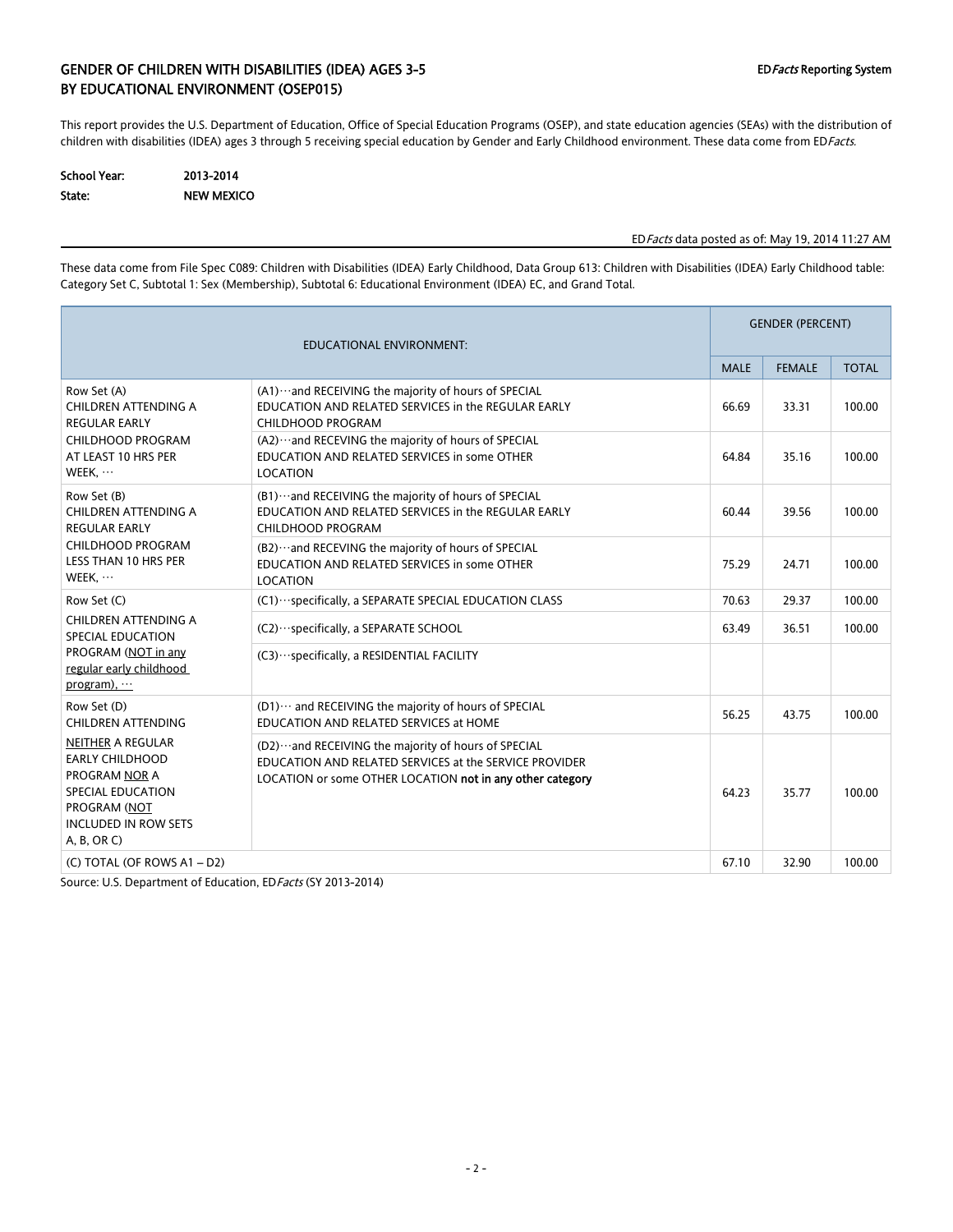## LIMITED ENGLISH PROFIENCY STATUS OF CHILDREN WITH DISABILITIES (IDEA) EDFacts Reporting System AGES 3-5 BY EDUCATIONAL ENVIRONMENT (OSEP016)

This report provides the U.S. Department of Education, Office of Special Education Programs (OSEP), and state education agencies (SEAs) with the distribution of children with disabilities (IDEA) ages 3 through 5 receiving special education by Limited English Proficiency (LEP) Status and Early Childhood environment. These data come from ED Facts.

| School Year: | 2013-2014         |
|--------------|-------------------|
| State:       | <b>NEW MEXICO</b> |

EDFacts data posted as of: May 19, 2014 11:29 AM

These data come from File Spec C089 Children with Disabilities (IDEA) Early Childhood, Data Group 613: Children with Disabilities (IDEA) Early Childhood table: Category Set D, Subtotal 5: LEP Status (Both), Subtotal 6: Educational Environment (IDEA) EC, and Grand Total.

| <b>EDUCATIONAL ENVIRONMENT:</b>                                                                                                          |                                                                                                                                                                                   |                |              | LIMITED ENGLISH PROFECIENCY STATUS |
|------------------------------------------------------------------------------------------------------------------------------------------|-----------------------------------------------------------------------------------------------------------------------------------------------------------------------------------|----------------|--------------|------------------------------------|
|                                                                                                                                          |                                                                                                                                                                                   | <b>YES</b>     | <b>NO</b>    | <b>TOTAL</b>                       |
| Row Set (A)<br><b>CHILDREN ATTENDING A</b><br><b>REGULAR EARLY</b><br><b>CHILDHOOD</b>                                                   | (A1) ··· and RECEIVING the majority of hours of SPECIAL<br>EDUCATION AND RELATED SERVICES in the REGULAR EARLY<br>CHILDHOOD PROGRAM                                               | 23             | 1,673        | 1,696                              |
| PROGRAM AT LEAST 10 HRS<br>PER WEEK,                                                                                                     | (A2) ··· and RECEVING the majority of hours of SPECIAL<br>EDUCATION AND RELATED SERVICES in some OTHER<br>LOCATION                                                                | $\mathbf{0}$   | 219          | 219                                |
| Row Set (B)<br>CHILDREN ATTENDING A<br><b>REGULAR EARLY</b><br><b>CHILDHOOD</b>                                                          | (B1) ··· and RECEIVING the majority of hours of SPECIAL<br>EDUCATION AND RELATED SERVICES in the REGULAR EARLY<br>CHILDHOOD PROGRAM                                               | $\mathbf{1}$   | 181          | 182                                |
| PROGRAM LESS THAN 10<br><b>HRS</b><br>PER WEEK                                                                                           | (B2) ··· and RECEVING the majority of hours of SPECIAL<br>EDUCATION AND RELATED SERVICES in some OTHER<br><b>LOCATION</b>                                                         | $\mathbf{0}$   | 85           | 85                                 |
| Row Set (C)                                                                                                                              | (C1) ··· specifically, a SEPARATE SPECIAL EDUCATION CLASS                                                                                                                         | 3              | 1,308        | 1,311                              |
| CHILDREN ATTENDING A<br>SPECIAL EDUCATION                                                                                                | (C2) ··· specifically, a SEPARATE SCHOOL                                                                                                                                          | $\overline{2}$ | 439          | 441                                |
| PROGRAM (NOT in any<br>regular<br>early childhood program),                                                                              | (C3) ··· specifically, a RESIDENTIAL FACILITY                                                                                                                                     | $\Omega$       | $\mathbf{0}$ | $\mathbf{0}$                       |
| Row Set (D)<br><b>CHILDREN ATTENDING</b>                                                                                                 | (D1) ··· and RECEIVING the majority of hours of SPECIAL<br>EDUCATION and related SERVICES at HOME                                                                                 | $\mathbf{0}$   | 16           | 16                                 |
| NEITHER A REGULAR EARLY<br>CHILDHOOD PROGRAM<br><b>NOR A</b><br>SPECIAL EDUCATION<br>PROGRAM (NOT INCLUDED<br>IN<br>ROW SETS A, B, OR C) | (D2) ··· and RECEIVING the majority of hours of SPECIAL<br>EDUCATION and related SERVICES at the SERVICE PROVIDER<br>LOCATION or some OTHER LOCATION not in any other<br>category | $\mathbf{0}$   | 397          | 397                                |
| (C) TOTAL (OF ROWS A1 - D2)                                                                                                              |                                                                                                                                                                                   | 29             | 4,318        | 4,347                              |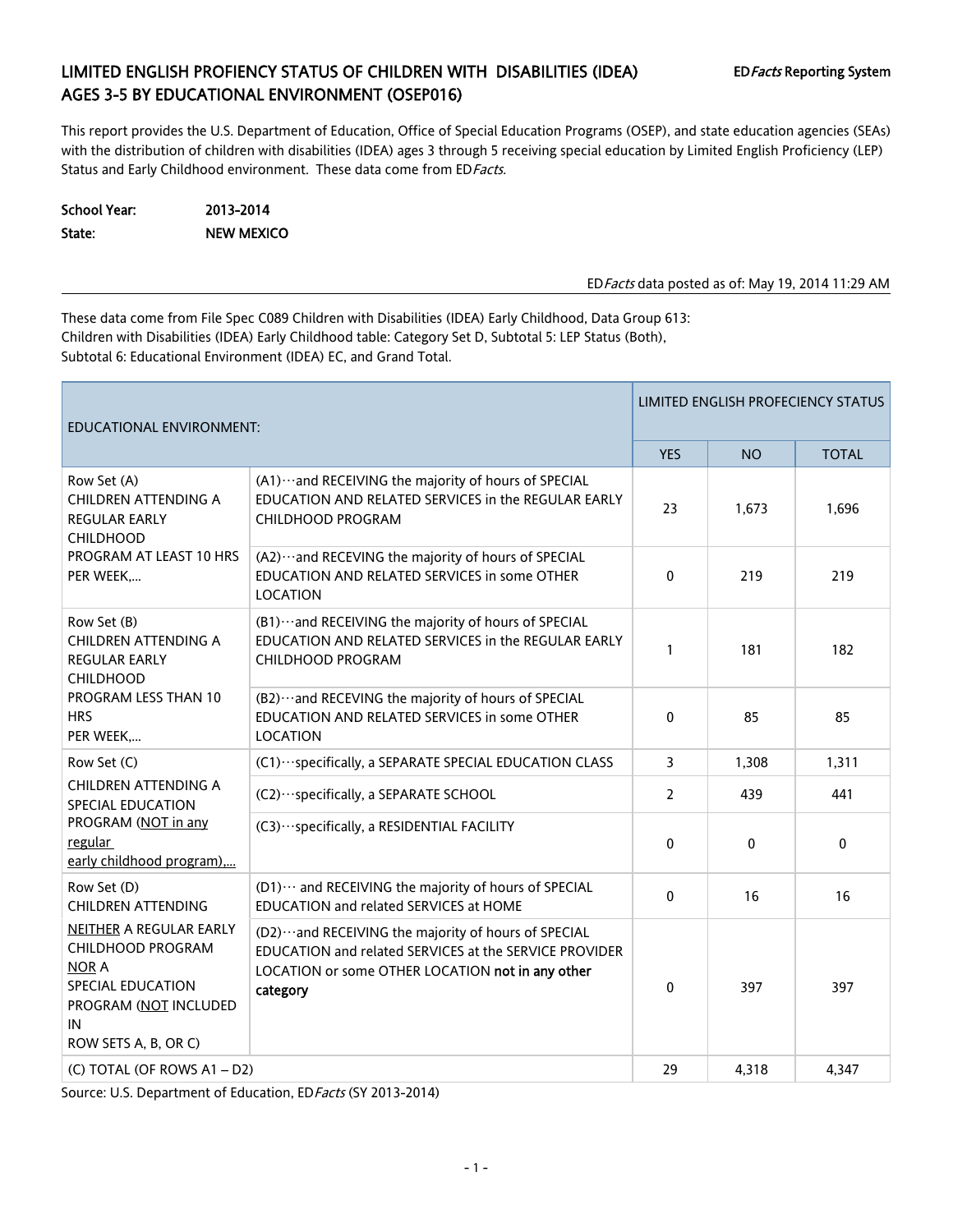## LIMITED ENGLISH PROFIENCY STATUS OF CHILDREN WITH DISABILITIES (IDEA) EDFacts Reporting System AGES 3-5 BY EDUCATIONAL ENVIRONMENT (OSEP016)

This report provides the U.S. Department of Education, Office of Special Education Programs (OSEP), and state education agencies (SEAs) with the distribution of children with disabilities (IDEA) ages 3 through 5 receiving special education by Limited English Proficiency (LEP) Status and Early Childhood environment. These data come from ED Facts.

School Year: 2013-2014 State: NEW MEXICO

EDFacts data posted as of: May 19, 2014 11:29 AM

These data come from File Spec C089 Children with Disabilities (IDEA) Early Childhood, Data Group 613: Children with Disabilities (IDEA) Early Childhood table: Category Set D, Subtotal 5: LEP Status (Both), Subtotal 6: Educational Environment (IDEA) EC, and Grand Total.

| <b>EDUCATIONAL ENVIRONMENT:</b>                                                                                                                              |                                                                                                                                                                                   | LIMITED ENGLISH PROFECIENCY STATUS (PERCENT) |           |              |  |  |
|--------------------------------------------------------------------------------------------------------------------------------------------------------------|-----------------------------------------------------------------------------------------------------------------------------------------------------------------------------------|----------------------------------------------|-----------|--------------|--|--|
|                                                                                                                                                              |                                                                                                                                                                                   | <b>YES</b>                                   | <b>NO</b> | <b>TOTAL</b> |  |  |
| Row Set (A)<br>CHILDREN ATTENDING A<br><b>REGULAR EARLY</b>                                                                                                  | (A1) ··· and RECEIVING the majority of hours of SPECIAL<br>EDUCATION AND RELATED SERVICES in the REGULAR EARLY<br><b>CHILDHOOD PROGRAM</b>                                        | 1.36                                         | 98.64     | 100.00       |  |  |
| CHILDHOOD PROGRAM<br>AT LEAST 10 HRS PER<br>WEEK, $\cdots$                                                                                                   | (A2) ··· and RECEVING the majority of hours of SPECIAL<br>EDUCATION AND RELATED SERVICES in some OTHER<br><b>LOCATION</b>                                                         | 0.00                                         | 100.00    | 100.00       |  |  |
| Row Set (B)<br>CHILDREN ATTENDING A<br><b>REGULAR EARLY</b>                                                                                                  | (B1) ··· and RECEIVING the majority of hours of SPECIAL<br>EDUCATION AND RELATED SERVICES in the REGULAR EARLY<br><b>CHILDHOOD PROGRAM</b>                                        | 0.55                                         | 99.45     | 100.00       |  |  |
| CHILDHOOD PROGRAM<br>LESS THAN 10 HRS PER<br>WEEK, $\cdots$                                                                                                  | (B2) ··· and RECEVING the majority of hours of SPECIAL<br>EDUCATION AND RELATED SERVICES in some OTHER<br><b>LOCATION</b>                                                         | 0.00                                         | 100.00    | 100.00       |  |  |
| Row Set (C)                                                                                                                                                  | (C1) ··· specifically, a SEPARATE SPECIAL EDUCATION CLASS                                                                                                                         | 0.23                                         | 99.77     | 100.00       |  |  |
| CHILDREN ATTENDING A<br>SPECIAL EDUCATION                                                                                                                    | (C2) ··· specifically, a SEPARATE SCHOOL                                                                                                                                          | 0.45                                         | 99.55     | 100.00       |  |  |
| PROGRAM (NOT in any<br>regular early childhood<br>program), $\cdots$                                                                                         | (C3) ··· specifically, a RESIDENTIAL FACILITY                                                                                                                                     |                                              |           |              |  |  |
| Row Set (D)<br><b>CHILDREN ATTENDING</b>                                                                                                                     | (D1) ··· and RECEIVING the majority of hours of SPECIAL<br>EDUCATION and related SERVICES at HOME                                                                                 | 0.00                                         | 100.00    | 100.00       |  |  |
| <b>NEITHER A REGULAR</b><br><b>EARLY CHILDHOOD</b><br>PROGRAM NOR A<br><b>SPECIAL EDUCATION</b><br>PROGRAM (NOT<br><b>INCLUDED IN ROW SETS</b><br>A, B, OR C | (D2) ··· and RECEIVING the majority of hours of SPECIAL<br>EDUCATION and related SERVICES at the SERVICE PROVIDER<br>LOCATION or some OTHER LOCATION not in any other<br>category | 0.00                                         | 100.00    | 100.00       |  |  |
| (C) TOTAL (OF ROWS A1 - D2)                                                                                                                                  |                                                                                                                                                                                   | 0.67                                         | 99.33     | 100.00       |  |  |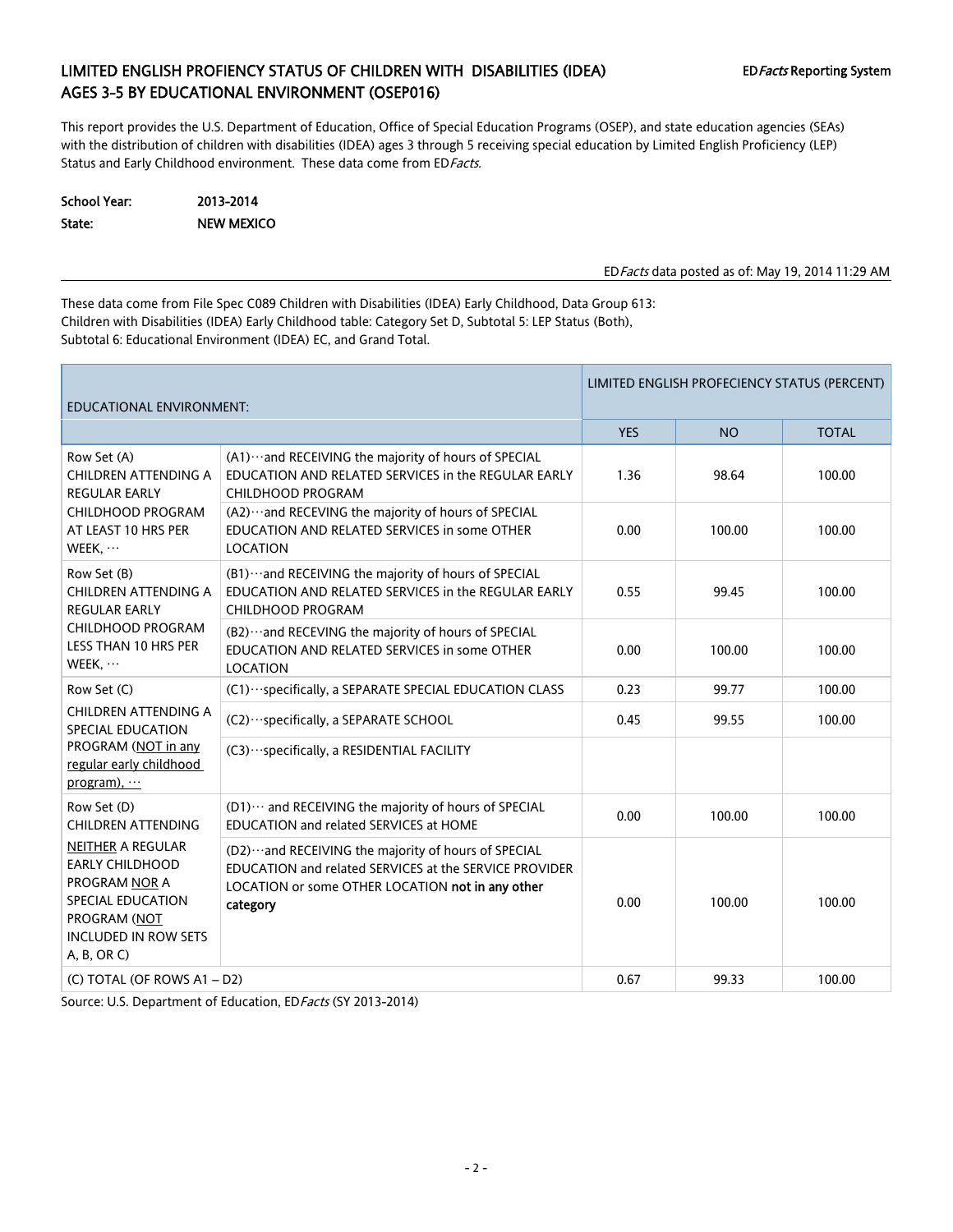This report provides the U.S. Department of Education, Office of Special Education Programs (OSEP), and state education agencies (SEAs) with the distribution of Children with Disabilities (IDEA) ages 6 through 21 receiving special education by disability, educational environment, and age group. These data come from ED Facts.

School Year: 2013-2014 State: NEW MEXICO

#### EDFacts data posted as of: May 19, 2014 11:32:48 AM

These data come from File Spec C002: Children with Disabilities (IDEA) School Age. This is data group 74; Children with Disabilities (IDEA) School Age Table: Category Set B and Subtotal 7; Age (School Age) by Educational Environment (IDEA) SA.

| <b>Disability Category</b>         | Inside regular class 80% or more<br>of the day |           |           |          | Inside regular class 40% through 79%<br>of day |           | Inside regular class less than 40%<br>of day |           |                |  |
|------------------------------------|------------------------------------------------|-----------|-----------|----------|------------------------------------------------|-----------|----------------------------------------------|-----------|----------------|--|
|                                    | $6 - 11$                                       | $12 - 17$ | $18 - 21$ | $6 - 11$ | $12 - 17$                                      | $18 - 21$ | $6 - 11$                                     | $12 - 17$ | $18 - 21$      |  |
| Intellectual disability            | 51                                             | 63        | 82        | 157      | 234                                            | 34        | 445                                          | 704       | 184            |  |
| Hearing impairment                 | 91                                             | 114       | 11        | 49       | 59                                             | 6         | 39                                           | 31        | 5              |  |
| Speech or language impairment      | 5,957                                          | 736       | 29        | 810      | 317                                            | 14        | 325                                          | 137       | 11             |  |
| Visual impairment                  | 34                                             | 45        | 2         | 17       | 25                                             | 2         | 29                                           | 9         | 5              |  |
| <b>Emotional disturbance</b>       | 186                                            | 439       | 58        | 118      | 281                                            | 29        | 267                                          | 469       | 49             |  |
| Orthopedic impairment              | 61                                             | 44        | 12        | 25       | 15                                             | 2         | 38                                           | 20        | $\overline{2}$ |  |
| Other health impairment            | 779                                            | 1,046     | 73        | 541      | 565                                            | 38        | 376                                          | 332       | 42             |  |
| Specific learning disability       | 2,929                                          | 5,839     | 553       | 3,231    | 3,857                                          | 275       | 1,107                                        | 1,850     | 144            |  |
| Deaf-blindness                     |                                                | 0         | 0         | 2        | 0                                              | 0         | 2                                            |           | 0              |  |
| Multiple disabilities              | 14                                             | 23        | 7         | 53       | 47                                             | 18        | 236                                          | 251       | 116            |  |
| Autism                             | 295                                            | 265       | 43        | 242      | 177                                            | 13        | 540                                          | 379       | 72             |  |
| Traumatic brain injury             | 31                                             | 33        | 6         | 19       | 24                                             | 4         | 21                                           | 32        | 5              |  |
| Developmental Delay <sup>(1)</sup> | 1,405                                          |           |           | 708      |                                                |           | 604                                          |           |                |  |
| Total                              | 11,834                                         | 8,647     | 876       | 5,972    | 5,601                                          | 435       | 4,029                                        | 4,215     | 635            |  |

Child counts by disability category and age groups for ages 6 through 21 and educational environment

Source: U.S. Department of Education, ED Facts (SY2013-2014)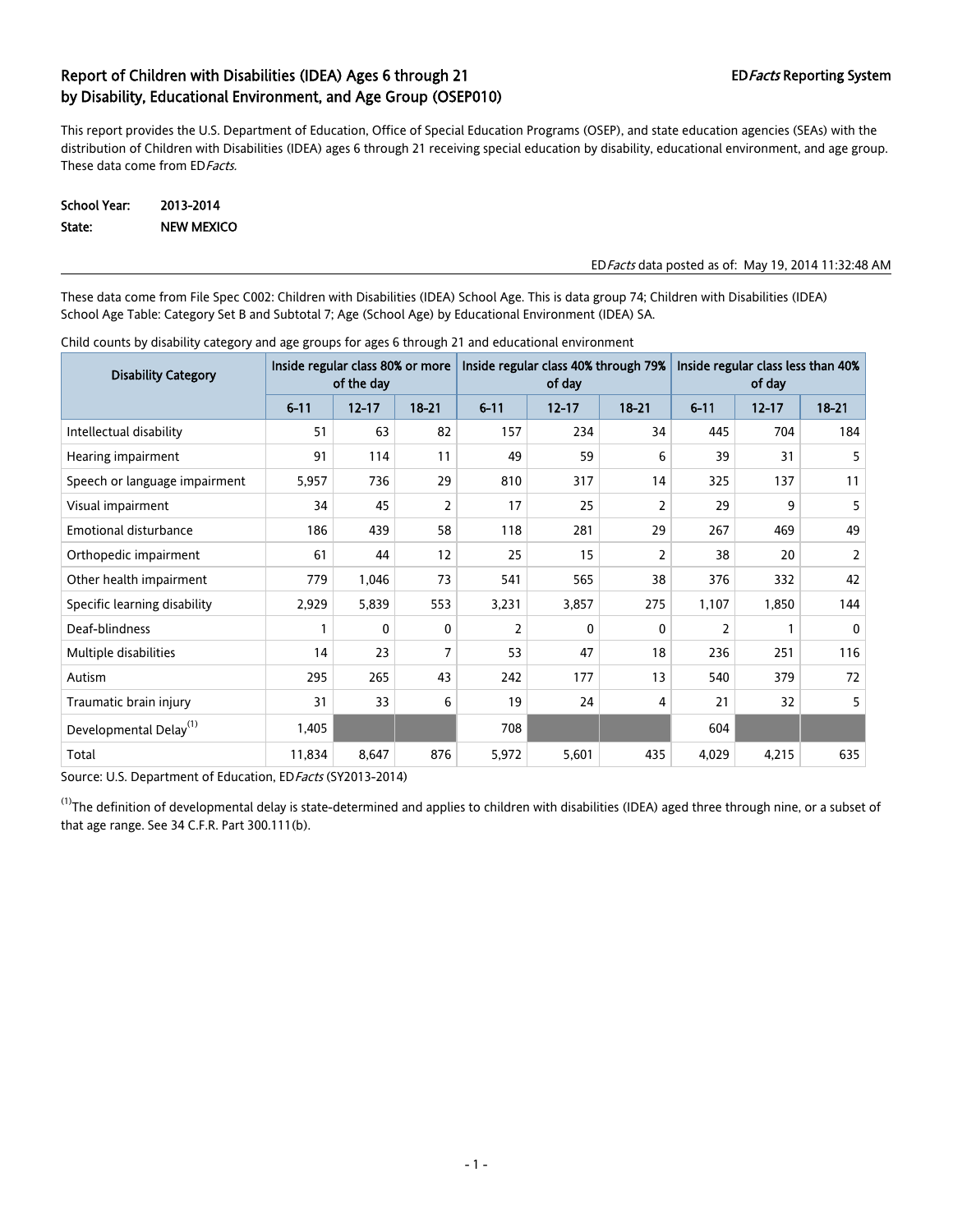This report provides the U.S. Department of Education, Office of Special Education Programs (OSEP), and state education agencies (SEAs) with the distribution of Children with Disabilities (IDEA) ages 6 through 21 receiving special education by disability, educational environment, and age group. These data come from ED Facts.

| School Year: | 2013-2014         |
|--------------|-------------------|
| State:       | <b>NEW MEXICO</b> |

#### EDFacts data posted as of: May 19, 2014 11:32:48 AM

These data come from File Spec C002: Children with Disabilities (IDEA) School Age. This is data group 74; Children with Disabilities (IDEA) School Age Table: Category Set B and Subtotal 7; Age (School Age) by Educational Environment (IDEA) SA.

| <b>Disability Category</b>         | Separate School |                |              | <b>Residential Facility</b> |              |                | Homebound / Hospital |                |                |  |
|------------------------------------|-----------------|----------------|--------------|-----------------------------|--------------|----------------|----------------------|----------------|----------------|--|
|                                    | $6 - 11$        | $12 - 17$      | $18 - 21$    | $6 - 11$                    | $12 - 17$    | $18 - 21$      | $6 - 11$             | $12 - 17$      | $18 - 21$      |  |
| Intellectual disability            | 1               | 1              | 0            | 0                           | 5            | $\mathbf{0}$   | 1                    | 3              | 0              |  |
| Hearing impairment                 | 46              | 33             | 23           | 0                           | $\mathbf{0}$ | $\mathbf{0}$   | $\mathbf{0}$         | 0              | 0              |  |
| Speech or language impairment      | 3               | 1              | 0            | 0                           | 1            | 0              | 3                    | 0              | 0              |  |
| Visual impairment                  | 9               | 4              | 3            | 0                           | $\mathbf{0}$ | $\mathbf{0}$   | 0                    | 0              | 0              |  |
| <b>Emotional disturbance</b>       | 4               | 11             | 1            | 9                           | 16           | 1              | $\overline{2}$       | 9              | 0              |  |
| Orthopedic impairment              | 1               | $\overline{2}$ | $\mathbf{0}$ | 0                           | $\mathbf{0}$ | $\mathbf{0}$   | $\mathbf{1}$         | $\overline{2}$ | $\mathbf{0}$   |  |
| Other health impairment            | 5               | 4              | $\mathbf{0}$ | 4                           | 6            | $\overline{2}$ | 11                   | 10             | 5              |  |
| Specific learning disability       | 0               | 19             | 0            | $\overline{2}$              | 14           | $\mathbf{0}$   | 1                    | 10             | 4              |  |
| Deaf-blindness                     | $\Omega$        | 1              | 3            | 0                           | 0            | $\mathbf{0}$   | 0                    | 0              | $\mathbf{0}$   |  |
| Multiple disabilities              | 16              | 3              | 3            | 1                           | 2            | $\mathbf{0}$   | 12                   | 18             | $\overline{7}$ |  |
| Autism                             | 1               | 3              | $\mathbf{0}$ | $\overline{7}$              | 6            | 0              | $\overline{2}$       | 4              | 1              |  |
| Traumatic brain injury             | 1               | 2              | $\mathbf{0}$ | 0                           | $\mathbf{0}$ | $\mathbf{0}$   | 0                    | 3              | 1              |  |
| Developmental Delay <sup>(1)</sup> | $\mathbf{0}$    |                |              | 4                           |              |                | 5                    |                |                |  |
| Total                              | 87              | 84             | 33           | 27                          | 50           | 3              | 38                   | 59             | 18             |  |

Child counts by disability category and age groups for ages 6 through 21 and educational environment

Source: U.S. Department of Education, ED Facts (SY2013-2014)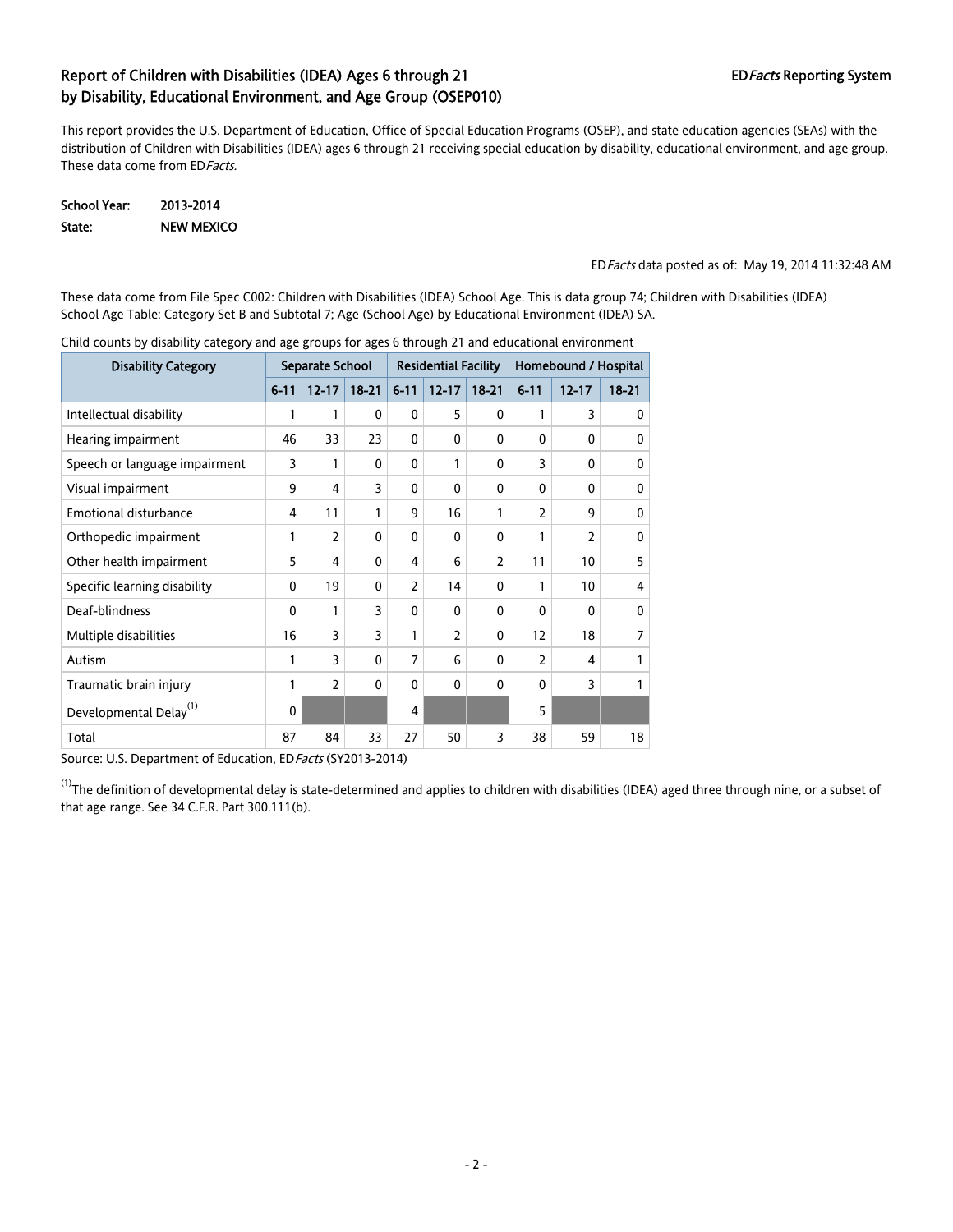This report provides the U.S. Department of Education, Office of Special Education Programs (OSEP), and state education agencies (SEAs) with the distribution of Children with Disabilities (IDEA) ages 6 through 21 receiving special education by disability, educational environment, and age group. These data come from ED Facts.

| School Year: | 2013-2014         |
|--------------|-------------------|
| State:       | <b>NEW MEXICO</b> |

#### EDFacts data posted as of: May 19, 2014 11:32:48 AM

These data come from File Spec C002: Children with Disabilities (IDEA) School Age. This is data group 74; Children with Disabilities (IDEA) School Age Table: Category Set B and Subtotal 7; Age (School Age) by Educational Environment (IDEA) SA.

| <b>Disability Category</b>         | <b>Correctional Facilities</b> |                |           | Parentally placed in private schools |                |           |  |
|------------------------------------|--------------------------------|----------------|-----------|--------------------------------------|----------------|-----------|--|
|                                    | $6 - 11$                       | $12 - 17$      | $18 - 21$ | $6 - 11$                             | $12 - 17$      | $18 - 21$ |  |
| Intellectual disability            | 0                              | 1              | $\Omega$  | 0                                    | 0              | 0         |  |
| Hearing impairment                 | 0                              | $\mathbf{0}$   | 0         | 1                                    | 1              | 0         |  |
| Speech or language impairment      | 0                              | $\overline{2}$ | $\Omega$  | 94                                   | 4              | $\Omega$  |  |
| Visual impairment                  | 0                              | $\mathbf{0}$   | 0         | 0                                    | $\Omega$       |           |  |
| Emotional disturbance              | 0                              | 24             | 10        | 0                                    | $\overline{2}$ | 0         |  |
| Orthopedic impairment              | 0                              | 0              | $\Omega$  | 0                                    | $\Omega$       | 0         |  |
| Other health impairment            | 0                              | 7              | 6         | 6                                    | 7              | 0         |  |
| Specific learning disability       | 0                              | 26             | 17        | 14                                   | 43             | 5         |  |
| Deaf-blindness                     | 0                              | 0              | $\Omega$  | $\Omega$                             | $\Omega$       | 0         |  |
| Multiple disabilities              | 0                              | $\mathbf{0}$   | $\Omega$  | 1                                    | $\Omega$       | 0         |  |
| Autism                             | 0                              | $\mathbf{0}$   | 0         | 10                                   | $\overline{2}$ | 0         |  |
| Traumatic brain injury             | 0                              | 1              | $\Omega$  | $\Omega$                             | $\Omega$       | 0         |  |
| Developmental Delay <sup>(1)</sup> | 0                              |                |           | 8                                    |                |           |  |
| Total                              | 0                              | 61             | 33        | 134                                  | 59             | 6         |  |

Child counts by disability category and age groups for ages 6 through 21 and educational environment

Source: U.S. Department of Education, ED Facts (SY2013-2014)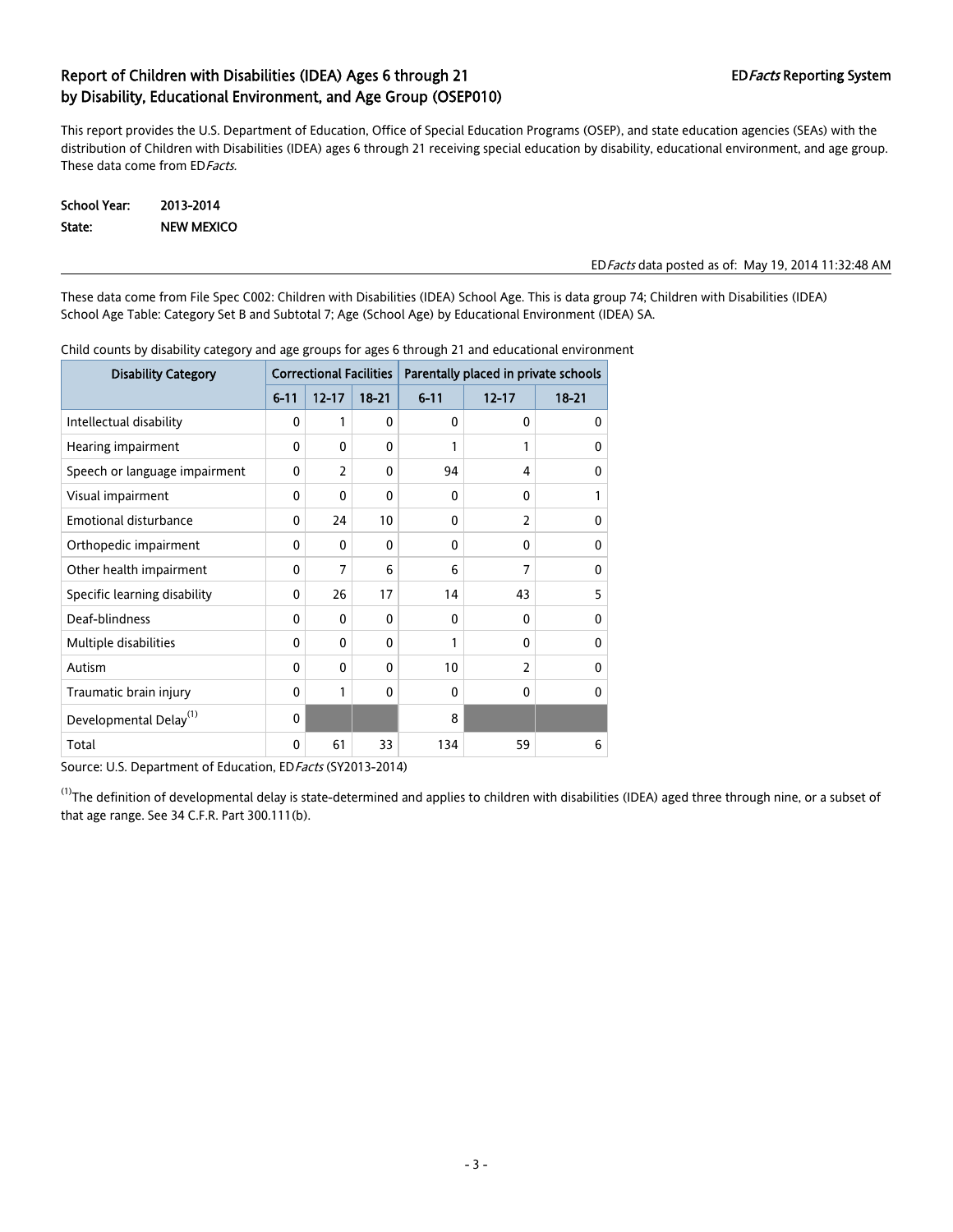This report provides the U.S. Department of Education, Office of Special Education Programs (OSEP), and state education agencies (SEAs) with the distribution of Children with Disabilities (IDEA) ages 6 through 21 receiving special education by disability, educational environment, and age group. These data come from ED Facts.

School Year: 2013-2014 State: NEW MEXICO

#### EDFacts data posted as of: May 19, 2014 11:32:48 AM

These data come from File Spec C002: Children with Disabilities (IDEA) School Age. This is data group 74; Children with Disabilities (IDEA) School Age Table: Category Set B and Subtotal 7; Age (School Age) by Educational Environment (IDEA) SA.

Child counts by disability category and age groups.

| <b>Disability Category</b>         | Age 6-11 | Age 12-17 | Age 18-21 | <b>Total</b> |
|------------------------------------|----------|-----------|-----------|--------------|
| Intellectual disability            | 655      | 1,011     | 300       | 1,966        |
| Hearing impairment                 | 226      | 238       | 45        | 509          |
| Speech or language impairment      | 7,192    | 1,198     | 54        | 8,444        |
| Visual impairment                  | 89       | 83        | 13        | 185          |
| <b>Emotional disturbance</b>       | 586      | 1,251     | 148       | 1,985        |
| Orthopedic impairment              | 126      | 83        | 16        | 225          |
| Other health impairment            | 1,722    | 1,977     | 166       | 3,865        |
| Specific learning disability       | 7,284    | 11,658    | 998       | 19,940       |
| Deaf-blindness                     | 5        | 2         | 3         | 10           |
| Multiple disabilities              | 333      | 344       | 151       | 828          |
| Autism                             | 1,097    | 836       | 129       | 2,062        |
| Traumatic brain injury             | 72       | 95        | 16        | 183          |
| Developmental Delay <sup>(1)</sup> | 2,734    |           |           | 2,734        |
| Total                              | 22,121   | 18,776    | 2,039     | 42,936       |

Source: U.S. Department of Education, ED Facts (SY2013-2014)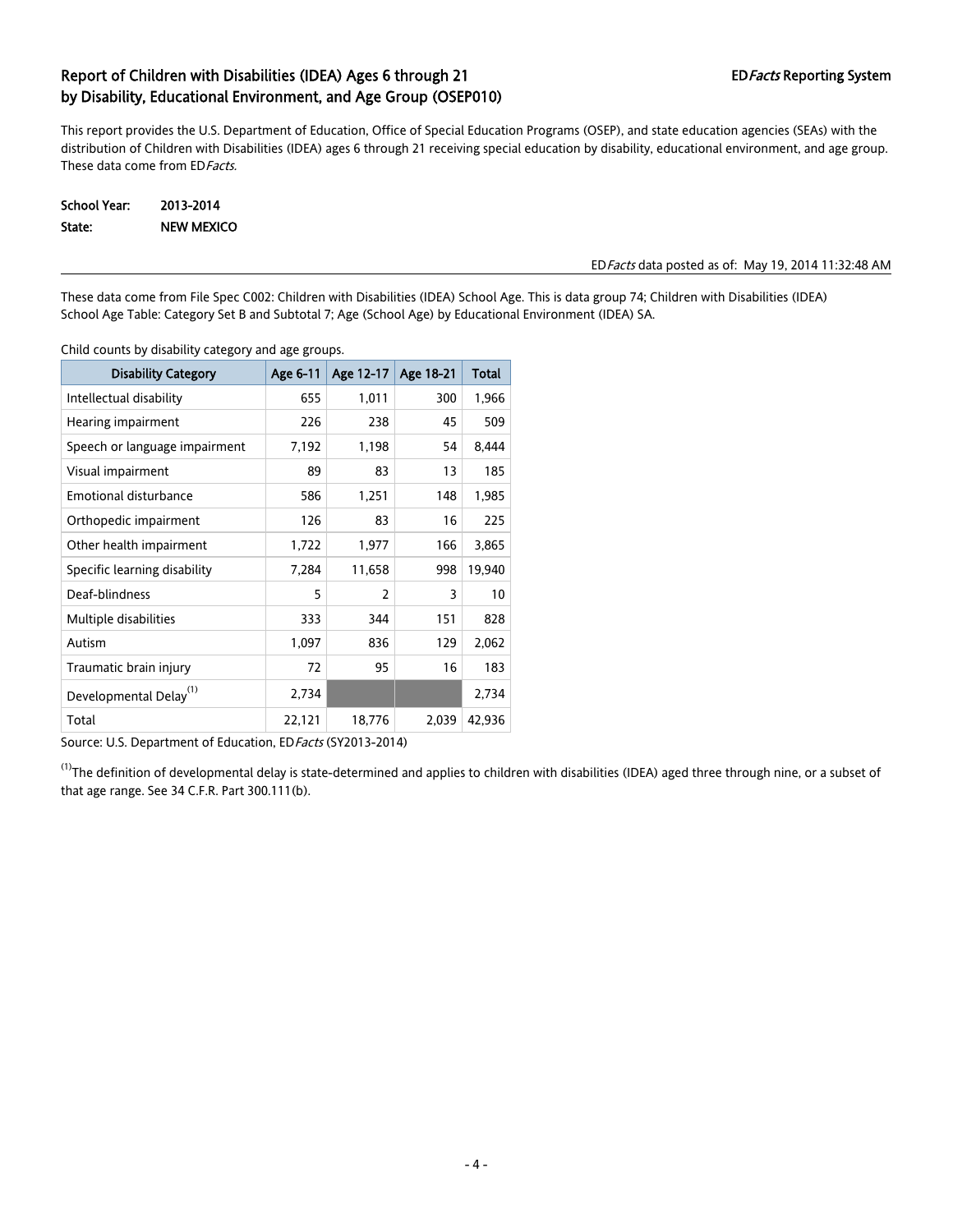This report provides the U.S. Department of Education, Office of Special Education Programs (OSEP), and state education agencies (SEAs) with the distribution of Children with Disabilities (IDEA) ages 6 through 21 receiving special education by disability, educational environment, and age group. These data come from ED Facts.

School Year: 2013-2014 State: NEW MEXICO

EDFacts data posted as of: May 19, 2014 11:32:48 AM

These data come from File Spec C002: Children with Disabilities (IDEA) School Age. This is data group 74; Children with Disabilities (IDEA) School Age Table: Subtotal 3; Disability Category (IDEA) and Subtotal 6: Subtotal by Educational Environment (IDEA) SA.

| <b>Disability Category</b>         | <b>Inside</b><br>regular<br>class<br>80% or<br>more of<br>day | Inside<br>regular<br>class 40-<br>79% of<br>day<br>(Percent) (Percent) (Percent) | <b>Inside</b><br>regular<br>class<br>less than<br>40% of<br>day | school<br>(Percent) | facility<br>(Percent) | Separate Residential Homebound<br>/ Hospital<br>(Percent) | Correctional<br>facilities<br>(Percent) | Parentally<br>placed in<br>private<br>schools<br>(Percent) |
|------------------------------------|---------------------------------------------------------------|----------------------------------------------------------------------------------|-----------------------------------------------------------------|---------------------|-----------------------|-----------------------------------------------------------|-----------------------------------------|------------------------------------------------------------|
| Intellectual disability            | 0.92                                                          | 3.54                                                                             | 15.01                                                           | 0.98                | 6.25                  | 3.48                                                      | 1.06                                    | 0.00                                                       |
| Hearing impairment                 | 1.01                                                          | 0.95                                                                             | 0.84                                                            | 50.00               | 0.00                  | 0.00                                                      | 0.00                                    | 1.01                                                       |
| Speech or language impairment      | 31.47                                                         | 9.50                                                                             | 5.33                                                            | 1.96                | 1.25                  | 2.61                                                      | 2.13                                    | 49.25                                                      |
| Visual impairment                  | 0.38                                                          | 0.37                                                                             | 0.48                                                            | 7.84                | 0.00                  | 0.00                                                      | 0.00                                    | 0.50                                                       |
| <b>Emotional disturbance</b>       | 3.20                                                          | 3.56                                                                             | 8.84                                                            | 7.84                | 32.50                 | 9.57                                                      | 36.17                                   | 1.01                                                       |
| Orthopedic impairment              | 0.55                                                          | 0.35                                                                             | 0.68                                                            | 1.47                | 0.00                  | 2.61                                                      | 0.00                                    | 0.00                                                       |
| Other health impairment            | 8.89                                                          | 9.53                                                                             | 8.45                                                            | 4.41                | 15.00                 | 22.61                                                     | 13.83                                   | 6.53                                                       |
| Specific learning disability       | 43.64                                                         | 61.32                                                                            | 34.93                                                           | 9.31                | 20.00                 | 13.04                                                     | 45.74                                   | 31.16                                                      |
| Deaf-blindness                     | 0.00                                                          | 0.02                                                                             | 0.03                                                            | 1.96                | 0.00                  | 0.00                                                      | 0.00                                    | 0.00                                                       |
| Multiple disabilities              | 0.21                                                          | 0.98                                                                             | 6.79                                                            | 10.78               | 3.75                  | 32.17                                                     | 0.00                                    | 0.50                                                       |
| Autism                             | 2.82                                                          | 3.60                                                                             | 11.16                                                           | 1.96                | 16.25                 | 6.09                                                      | 0.00                                    | 6.03                                                       |
| Traumatic brain injury             | 0.33                                                          | 0.39                                                                             | 0.65                                                            | 1.47                | 0.00                  | 3.48                                                      | 1.06                                    | 0.00                                                       |
| Developmental Delay <sup>(1)</sup> | 6.58                                                          | 5.90                                                                             | 6.80                                                            | 0.00                | 5.00                  | 4.35                                                      | 0.00                                    | 4.02                                                       |
| Total                              | 100.00                                                        | 100.00                                                                           | 100.00                                                          | 100.00              | 100.00                | 100.00                                                    | 100.00                                  | 100.00                                                     |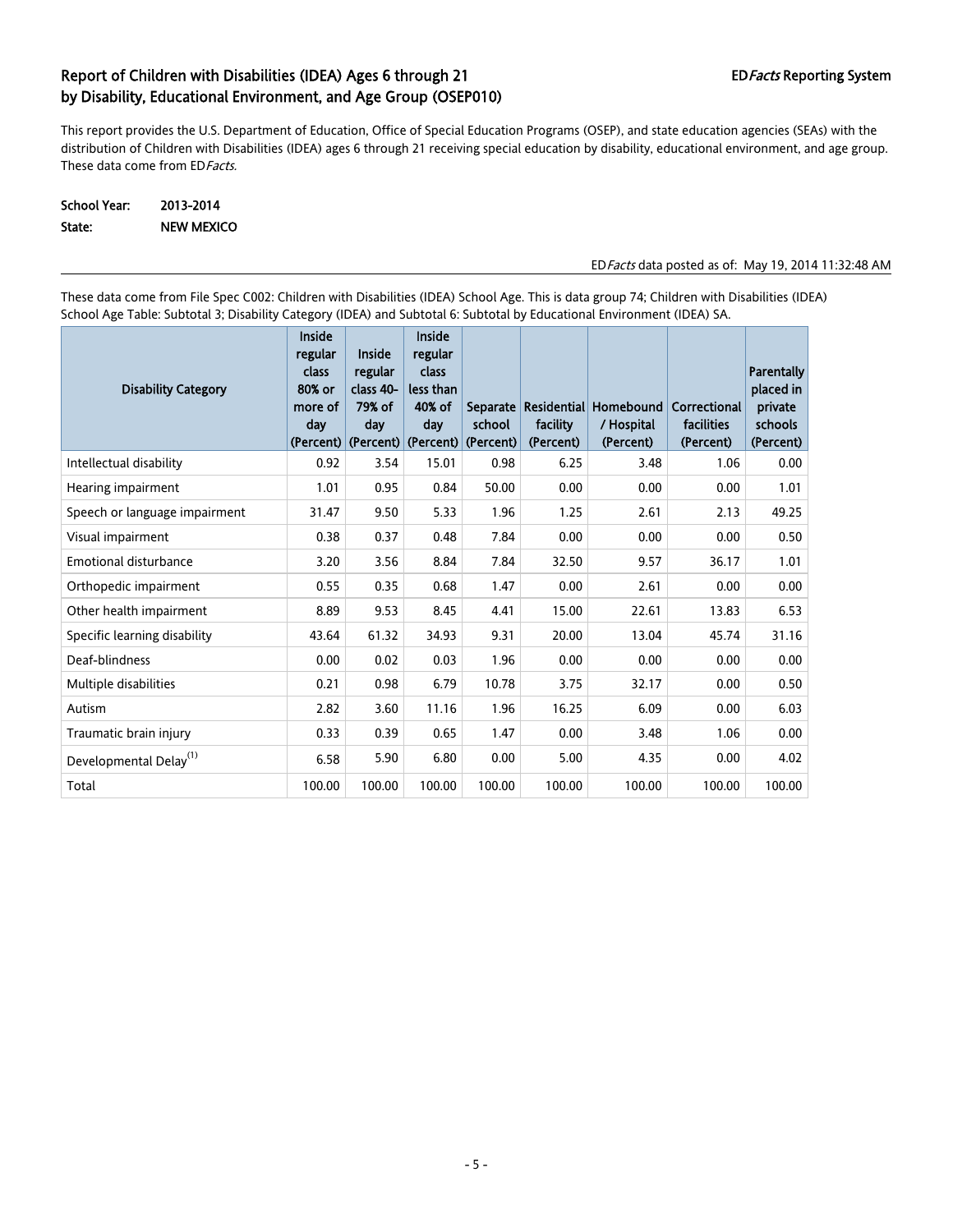# Report of Children with Disabilities (IDEA) Ages 6 through 21 EDFacts Reporting System by Educational Environment and Limited English Proficiency (LEP) Status (OSEP018)

This report provides the U.S. Department of Education, Office of Special Education Programs (OSEP), and state education agencies (SEAs) with the distribution of Children with Disabilities (IDEA) ages 6 through 21 receiving special education by Educational Environment (IDEA) SA

and LEP Status (Both). These data come from ED Facts.

### School Year: 2013-2014 State: NEW MEXICO

### EDFacts data posted as of: May 19, 2014 11:34 AM

These data come from File Spec C002: Children with Disabilities (IDEA) School Age, Data Group 74; Children with Disabilities (IDEA) School Age Table: Category Set E, Subtotal 5; LEP Status (Both), Subtotal 6: Educational Environment (IDEA) SA, and Grand Total.

Counts of children with disabilities (IDEA) for each educational environment by LEP (Both) status for ages 6 through 21

| <b>Educational environment</b>              | Limited<br>English<br>proficient<br>(LEP)<br>student | Non-limited<br>English<br>proficient<br>(Non-LEP)<br>student | Total  |
|---------------------------------------------|------------------------------------------------------|--------------------------------------------------------------|--------|
| Inside regular class 80% or more of the day | 4,665                                                | 16,692                                                       | 21,357 |
| Inside regular class 40% through 79% of day | 3,283                                                | 8,725                                                        | 12,008 |
| Inside regular class less than 40% of day   | 2,369                                                | 6,510                                                        | 8,879  |
| Separate School                             | 11                                                   | 193                                                          | 204    |
| Residential Facility                        | 4                                                    | 76                                                           | 80     |
| Homebound/Hospital                          | 18                                                   | 97                                                           | 115    |
| <b>Correctional Facilities</b>              | 5                                                    | 89                                                           | 94     |
| Parentally Placed in Private Schools        | 12                                                   | 187                                                          | 199    |
| Total                                       | 10,367                                               | 32,569                                                       | 42,936 |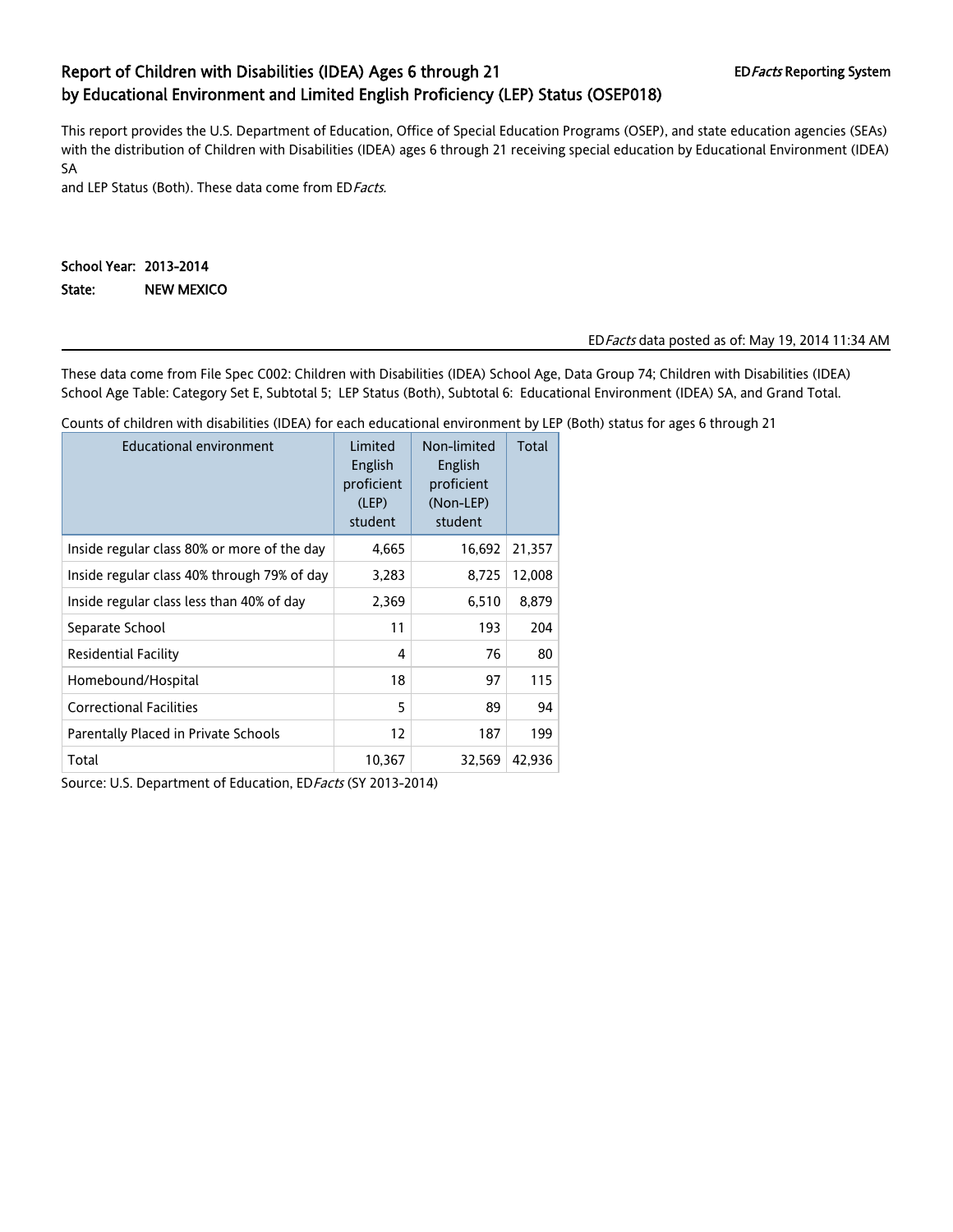# Report of Children with Disabilities (IDEA) Ages 6 through 21 EDFacts Reporting System by Educational Environment and Limited English Proficiency (LEP) Status (OSEP018)

This report provides the U.S. Department of Education, Office of Special Education Programs (OSEP), and state education agencies (SEAs) with the distribution of Children with Disabilities (IDEA) ages 6 through 21 receiving special education by Educational Environment (IDEA) SA

and LEP Status (Both). These data come from ED Facts.

### School Year: 2013-2014 State: NEW MEXICO

### EDFacts data posted as of: May 19, 2014 11:34 AM

These data come from File Spec C002: Children with Disabilities (IDEA) School Age, Data Group 74; Children with Disabilities (IDEA) School Age Table: Category Set E, Subtotal 5; LEP Status (Both), Subtotal 6: Educational Environment (IDEA) SA, and Grand Total.

Percentages of children with disabilities (IDEA) for each educational environment by LEP (Both) status for ages 6 through 21

| Educational environment                     | Limited<br>English<br>proficient<br>(LEP)<br>student | Non-limited<br>English<br>proficient<br>(Non-LEP)<br>student | Total  |
|---------------------------------------------|------------------------------------------------------|--------------------------------------------------------------|--------|
| Inside regular class 80% or more of the day | 21.84                                                | 78.16                                                        | 100.00 |
| Inside regular class 40% through 79% of day | 27.34                                                | 72.66                                                        | 100.00 |
| Inside regular class less than 40% of day   | 26.68                                                | 73.32                                                        | 100.00 |
| Separate School                             | 5.39                                                 | 94.61                                                        | 100.00 |
| <b>Residential Facility</b>                 | 5.00                                                 | 95.00                                                        | 100.00 |
| Homebound/Hospital                          | 15.65                                                | 84.35                                                        | 100.00 |
| <b>Correctional Facilities</b>              | 5.32                                                 | 94.68                                                        | 100.00 |
| Parentally Placed in Private Schools        | 6.03                                                 | 93.97                                                        | 100.00 |
| Total                                       | 24.15                                                | 75.85                                                        | 100.00 |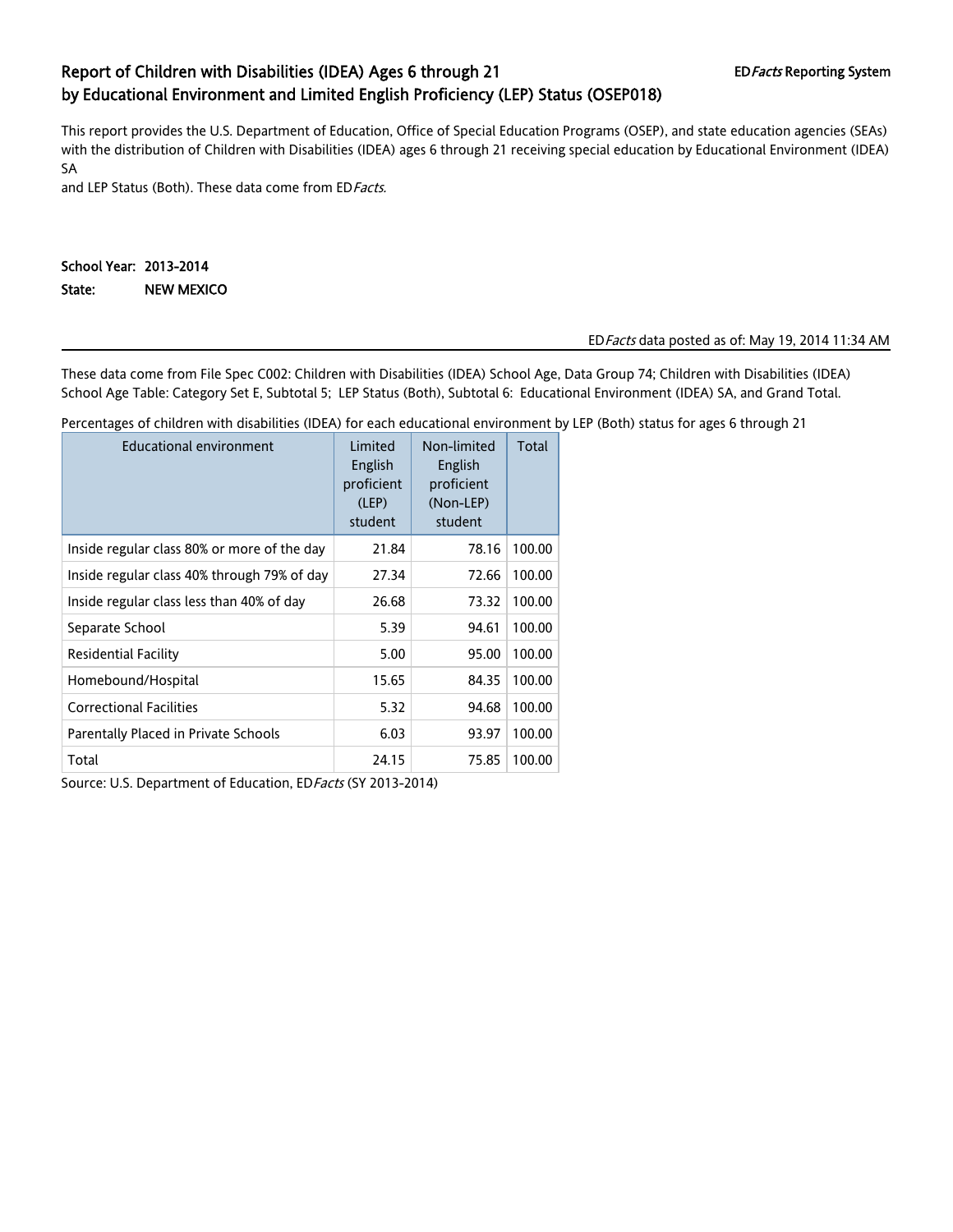### Report of Children with Disabilities (IDEA) Ages 6 through 21 by Race Ethnicity and Educational Environment (OSEP012) EDFacts Reporting System

This report provides the U.S. Department of Education, Office of Special Education Programs (OSEP) and state education agencies (SEAs) with the distribution of Children with Disabilities (IDEA) ages 6 through 21 receiving by race ethnicity and educational environment (IDEA) SA. These data come from EDFacts.

| School Year: | 2013-2014         |
|--------------|-------------------|
| State:       | <b>NEW MEXICO</b> |

EDFacts data posted as of: May 19, 2014 11:37 AM

These data come from File Spec C002: Children with Disabilities (IDEA) School Age, Data Group 74; Children with Disabilities (IDEA) School Age Table: Category Set C, Subtotal 4; Racial Ethnic, Subtotal 6: Educational Environment (IDEA) SA, and Grand Total.

#### Counts of children with disabilities (IDEA) by educational environment and Race Ethnicity for ages 6 through 21

| <b>Educational Environment</b>              | Hispanic / Latino | American Indian or Alaska Native | Asian    | <b>Black or African American</b> | Native Hawaiian or other Pacific Islander | White  | Two or more races | Total  |
|---------------------------------------------|-------------------|----------------------------------|----------|----------------------------------|-------------------------------------------|--------|-------------------|--------|
| Inside regular class 80% or more of the day | 12,164            | 2,704                            | 108      | 426                              | 19                                        | 5,692  | 244               | 21,357 |
| Inside regular class 40% through 79% of day | 7,886             | 1,198                            | 64       | 283                              |                                           | 2,387  | 185               | 12,008 |
| Inside regular class less than 40% of day   | 5,860             | 735                              | 65       | 268                              |                                           | 1,771  | 174               | 8,879  |
| Separate School                             | 110               | 31                               |          |                                  |                                           | 53     |                   | 204    |
| Residential Facility                        | 39                |                                  |          |                                  |                                           | 32     |                   |        |
| Homebound/Hospital                          | 74                |                                  | $\Omega$ |                                  |                                           | 34     |                   | 115    |
| <b>Correctional Facilities</b>              | 57                |                                  |          |                                  |                                           | 21     |                   | 94     |
| Parentally Placed in Private Schools        | 61                | 39                               |          |                                  |                                           | 91     |                   | 199    |
| Total                                       | 26,251            | 4,727                            | 240      | 998                              | 30                                        | 10,081 | 609               | 42,936 |

Source: U.S. Department of Education, ED Facts (SY 2013-2014)

### Percentages of children with disabilities (IDEA) by educational environments and Race Ethnicity for ages 6 through 21

| <b>Educational Environment</b>              | Hispanic /<br>Latino(Percent) | American Indian or Alaska<br>Native(Percent) | Asian(Percent) | <b>Black or African</b><br>American(Percent) | Native Hawaiian or OtherPacific<br>Islander(Percent) | White(Percent) | Two or more<br>races(Percent) | Total(Percent) |
|---------------------------------------------|-------------------------------|----------------------------------------------|----------------|----------------------------------------------|------------------------------------------------------|----------------|-------------------------------|----------------|
| Inside regular class 80% or more of the day | 56.96                         | 12.66                                        | 0.51           | 1.99                                         | 0.09                                                 | 26.65          | 1.14                          | 100.00         |
| Inside regular class 40% through 79% of day | 65.67                         | 9.98                                         | 0.53           | 2.36                                         | 0.04                                                 | 19.88          | 1.54                          | 100.00         |
| Inside regular class less than 40% of day   | 66.00                         | 8.28                                         | 0.73           | 3.02                                         | 0.07                                                 | 19.95          | 1.96                          | 100.00         |
| Separate School                             | 53.92                         | 15.20                                        | 0.49           | 3.43                                         | 0.00                                                 | 25.98          | 0.98                          | 100.00         |
| Residential Facility                        | 48.75                         | 7.50                                         | 0.00           | 3.75                                         | 0.00                                                 | 40.00          | 0.00                          | 100.00         |
| Homebound/Hospital                          | 64.35                         | 5.22                                         | 0.00           | 0.87                                         | 0.00                                                 | 29.57          | 0.00                          | 100.00         |
| <b>Correctional Facilities</b>              | 60.64                         | 8.51                                         | 0.00           | 8.51                                         | 0.00                                                 | 22.34          | 0.00                          | 100.00         |
| Parentally Placed in Private Schools        | 30.65                         | 19.60                                        | 1.01           | 1.01                                         | 0.00                                                 | 45.73          | 2.01                          | 100.00         |
| Total                                       | 61.14                         | 11.01                                        | 0.56           | 2.32                                         | 0.07                                                 | 23.48          | 1.42                          | 100.00         |